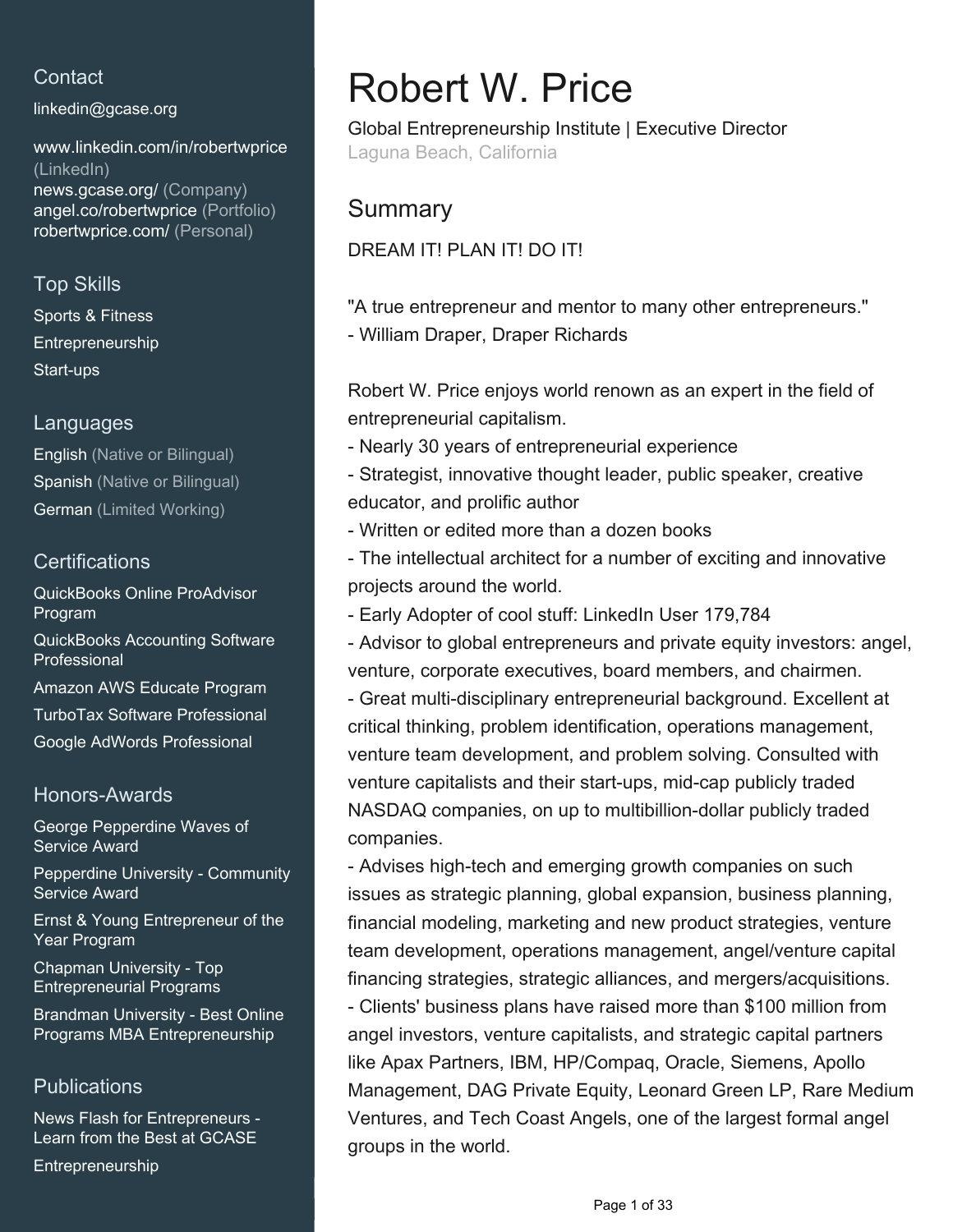Roadmap to Entrepreneurial **Success** 

Measuring Consumer Response to Environmental Pricing in the Automotive Industry

Amazon Booklist

## **Patents**

System and method for providing proximity based services using automatic search, discovery and match-making inventions and processes

- Very active as a Social Entrepreneur around the world, advising nonprofit groups, nonprofit causes, and social cause marketing programs for corporate business leaders.

Specialty: THINKING!

"Thinking is the hardest work there is. That's why so few do it." - Henry Ford

(Updated 01-10-19)

## **Experience**

Global Entrepreneurship Institute Executive Director June 1996 - Present

GCASE - Global Community for Advancing Studies on Entrepreneurship We research, organize, and share valuable knowledge in an "open-source" format that advances the studies on entrepreneurship, and bridges the gap between theory and practice. Non-profit and educational organizations around the world are encouraged to leverage our ideas, our information, and our online support to advance and support entrepreneurship.

We are the Trusted Source For Educating and Supporting over 500,000 Entrepreneurs in 195 Countries. Founded in 1996 as a 501(c)(3) non-profit organization, our Mission is to spread wealth creation around the world by encouraging entrepreneurship and sharing knowledge to those who educate and support entrepreneurs. We put "global" in global entrepreneurship.

Our Vision is to empower entrepreneurs with a roadmap and support that guides them through the transition from start-ups, to micro-enterprises, and on to small and medium-sized businesses that create jobs, lead innovation, and increase economic development in their local communities.

Our Mission Statement is Learn Local > Share Global. We believe that entrepreneurship is the link between inventors, innovation, and economic growth.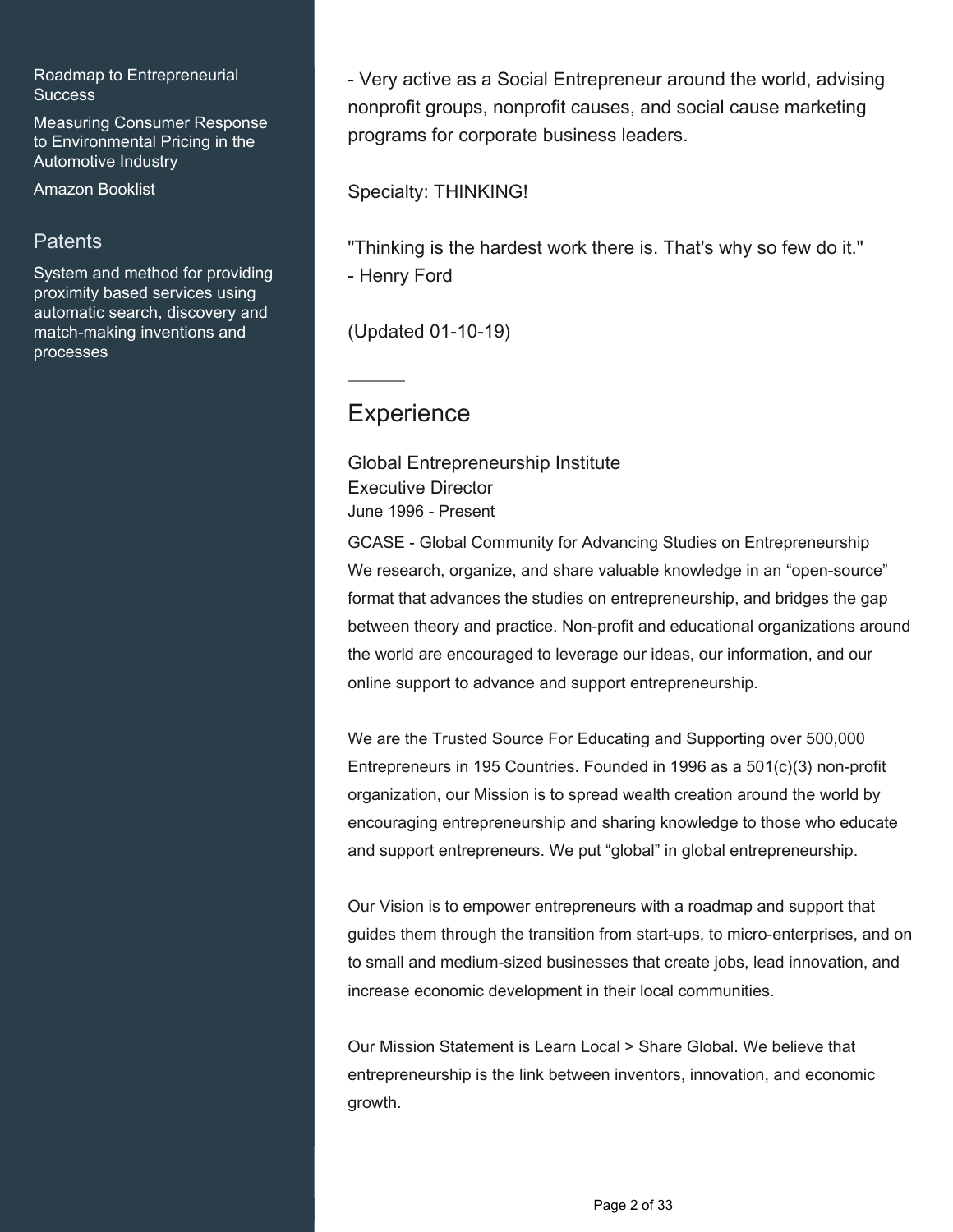Received two prestigious awards from Pepperdine University for his work as a social entrepreneur leading the Global Entrepreneurship Institute.

– George Pepperdine Waves of Service Award

– George L. Graziadio Community Service Award

GCASE - Global Entrepreneurship Program Advisor & Online Mentor September 2008 - Present

We are Educating and Supporting over 500,000 entrepreneurs in 195 countries.

We have the world's first online global entrepreneurship program. We provide free online educational resources and a global support network of mentors and advisors that volunteer their expertise. Now it's simple and easy to take online courses created and led by experts in the field of entrepreneurship. Our program is open to every person on Earth.

We facilitate introductions to potential investors after entrepreneurs complete their business plans in our online program. Using our global network and online resources like AngelList we have helped entrepreneurs raise over \$100 million. Since we are a non-profit organization we take no equity. Our members receive educational resources and support to work on their start-ups for free.

McGraw-Hill Higher Education Consulting Editor February 2008 - Present

Projects with Global Entrepreneurship Institute and McGraw-Hill Higher Education/CourseSmart

Our books and materials are used in the Top 10 of the best graduate programs in the USA that teach entrepreneurship, and 8 of the Top 10 best undergraduate programs in the USA that teach entrepreneurship.

McGraw-Hill eTextbooks Powered by CourseSmart:

- Entrepreneurship eText ISBN-10: 0-077-34526-6
- Entrepreneurship ISBN-13 9780073528571

Founded in 2007, CourseSmart LLC delivers a revolutionary new way to access textbooks for instructors and students. With CourseSmart eTextbook version of this title, students can save approximately one-third of the cost of a print book, reduce their impact on the environment, and access powerful web tools for learning. Faculty can also review and compare the full text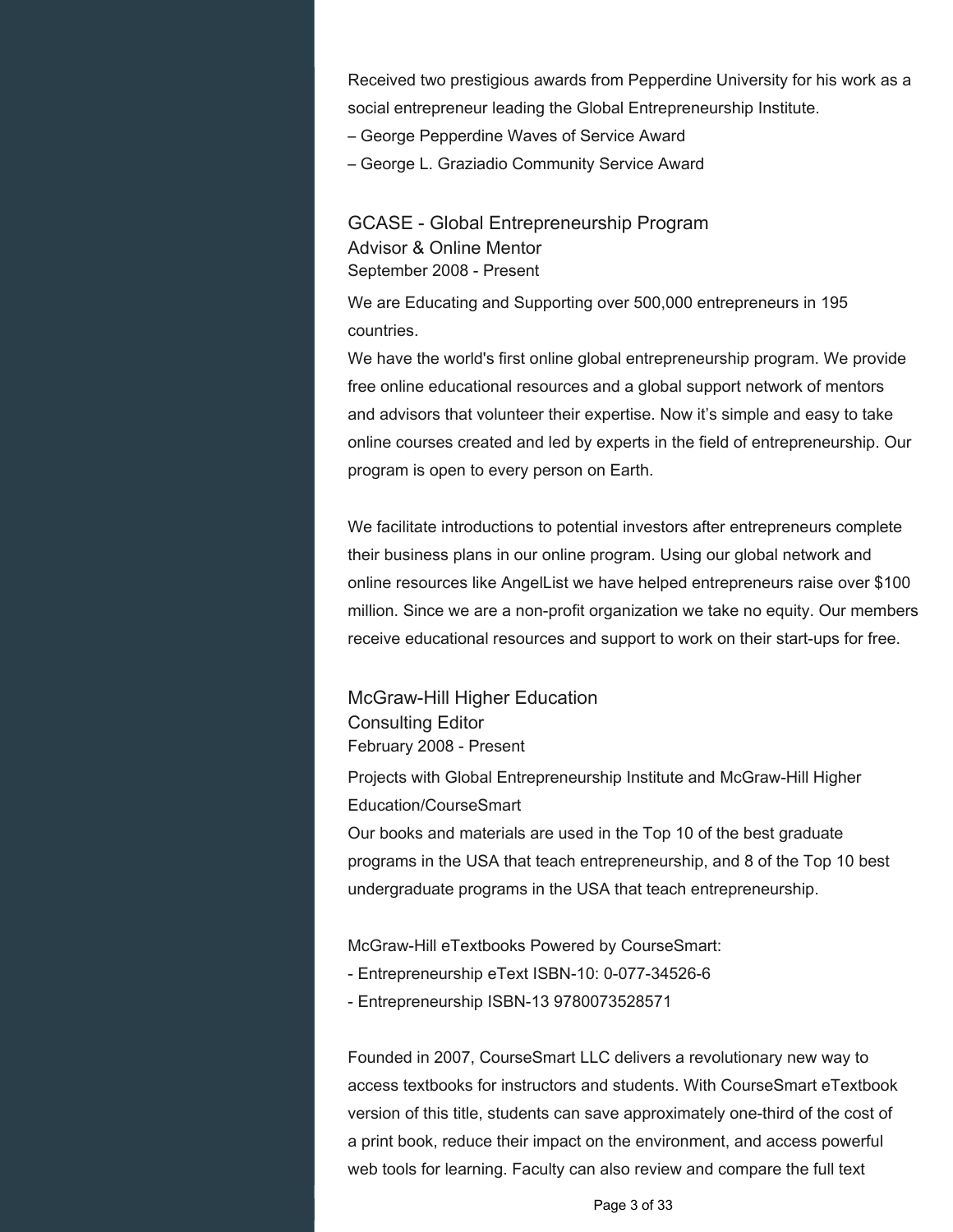online without having to wait for a print desk copy. CourseSmart is an online eTextbook, which means users need to be connected to the internet in order to access. Students can also print sections of the book for maximum portability.

McGraw-Hill Higher Education Senior Research Fellow July 1996 - Present

Projects with Global Entrepreneurship Institute and McGraw-Hill Higher **Education** 

Our books and course materials are used in the Top 10 of the best graduate programs in the USA that teach entrepreneurship, and 8 of the Top 10 best undergraduate programs in the USA that teach entrepreneurship.

Title: Entrepreneurship: Annual Editions Entrepreneurship, 6th Edition, 2010: 0-07-352857-1 Entrepreneurship, 5th Edition, 2006: 0-07-352835-8 Entrepreneurship, Instructor's Manual, 2006: 0-07-3204544 Entrepreneurship, 4th Edition, 2002: 0-07-252911-3 Entrepreneurship, Instructor's Manual, 2003: 0-07-252912-1 Entrepreneurship, 3rd Edition, 2001: 0-07-243363-9 Entrepreneurship, Instructor's Manual, 2002: 0-07-243389-2 Entrepreneurship, Instructor's Manual, 2001: 0-07-236510-2 Entrepreneurship, 2nd Edition, 1999: 0-07-236509-9 Entrepreneurship, 1st Edition, 1998: 0-07-290474-7

Title: E-Business: Annual Editions E-Business, Instructor's Manual, 2002: 0-07-243116-4 E-Business, 1st Edition, 2000: 0-07-243115-6

Title: Internet & Business: Annual Editions Internet & Business, Instructor's Manual: 0-07-239625-3 Internet & Business, 1st Edition, 2001: 0-07-243359-0

#### McGraw-Hill's PowerWeb

PowerWeb is a password-protected Web site that offers professors a turnkey solution for adding the Internet to a course. With over more than 125,00 subscribers, the PowerWeb site provides students with current articles from Annual Editions, curriculum-based materials, weekly updates with assessment, informative and timely world news, refereed Web links, research tools, student study tools, interactive exercises, and much more.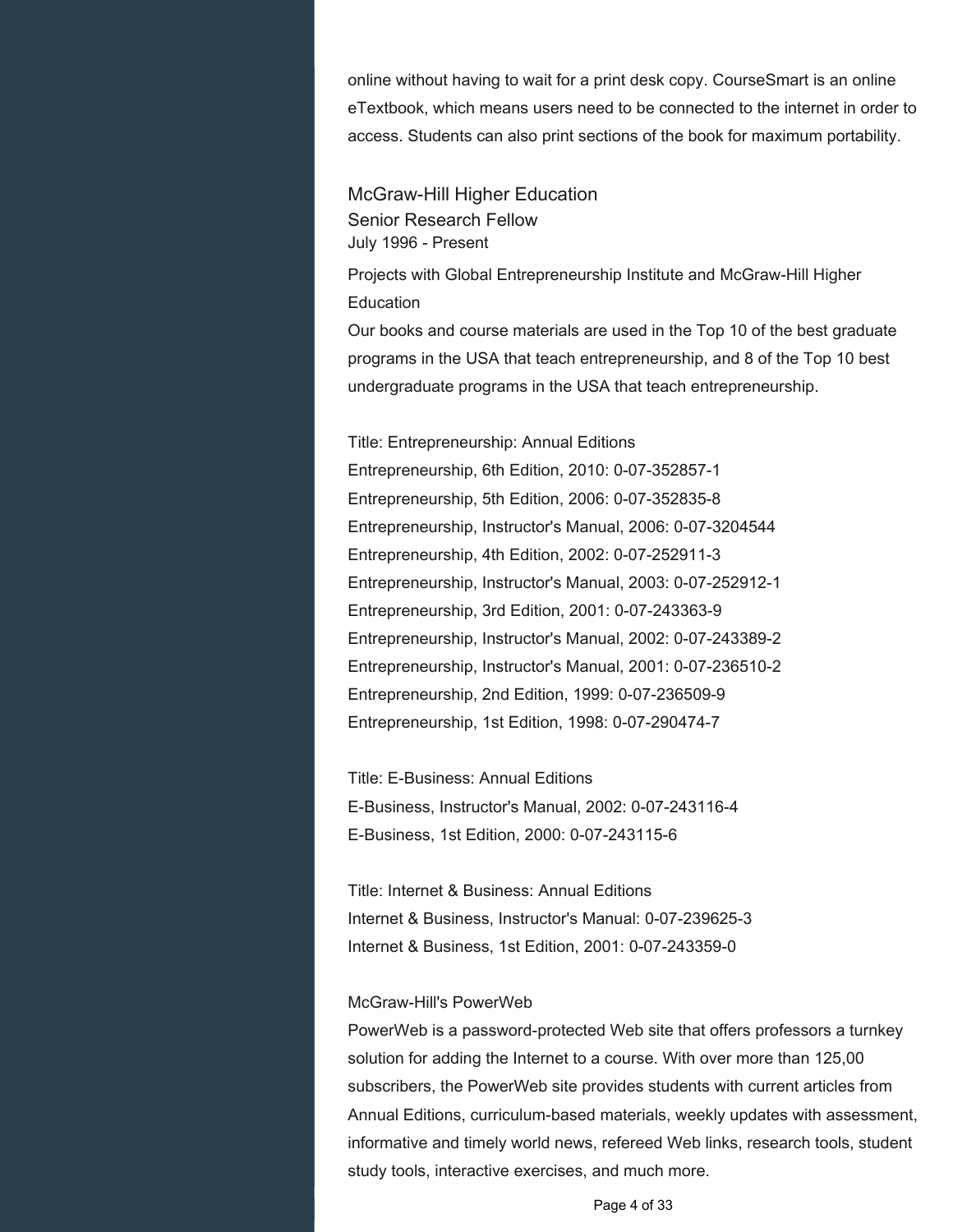McGraw-Hill Powerweb titles published

- Entrepreneurship, PowerWeb, 2003/2004: 0-07-252750-1
- E-Commerce, PowerWeb, 2003/2004: 0-07-250463-3
- Entrepreneurship, PowerWeb, 2002: 0-07-252750-1
- E-Commerce, PowerWeb, 2002: 0-07-242549-0
- E-Business, PowerWeb, 2000: 0-07-242549-0

Google Cloud | G Suite Consultant - Service Partner February 2014 - Present

#### Google Community Partner

Consulting and networking with small business owners, non-profits, and city officials to educate and inform about Google Products and Services. Developing and leading instructional workshops. Helping small businesses and non-profits connect to more customers by hosting workshops and sharing free resources using Google resources and materials. An initiative to help small businesses and non-profits increase their presence online and increase productivity.

- Google Cloud Platform, Computing, Data Storage, Data Analytics and Machine Learning

- Google GSuite Apps, Account Management, Gmail, Docs, Drive, YouTube, **Groups** 

- Google Administrator/Network Services, Network Security, Backup and Disaster Recovery Planning

- Google Marketing Platform, Web Marketing Strategy
- Google AdWords, SEO, Search Engine Marketing (SEM)
- Google Optimize, Google Analytics 360 Suite
- Google Webmaster/Search Console
- Google Classroom, e-Learning

#### Amazon Web Services

Consultant - Service Partner July 2018 - Present

#### Networking & Cloud Infrastructure

Amazon AWS Educate Program, providing technical knowledge for solutions architects, solution design engineers, and anyone who designs distributed applications and systems on AWS platform, delivering roadmaps on how to architect, deploy, operate, secure, and manage robust applications on AWS technologies and environments. Working with Amazon's global initiative to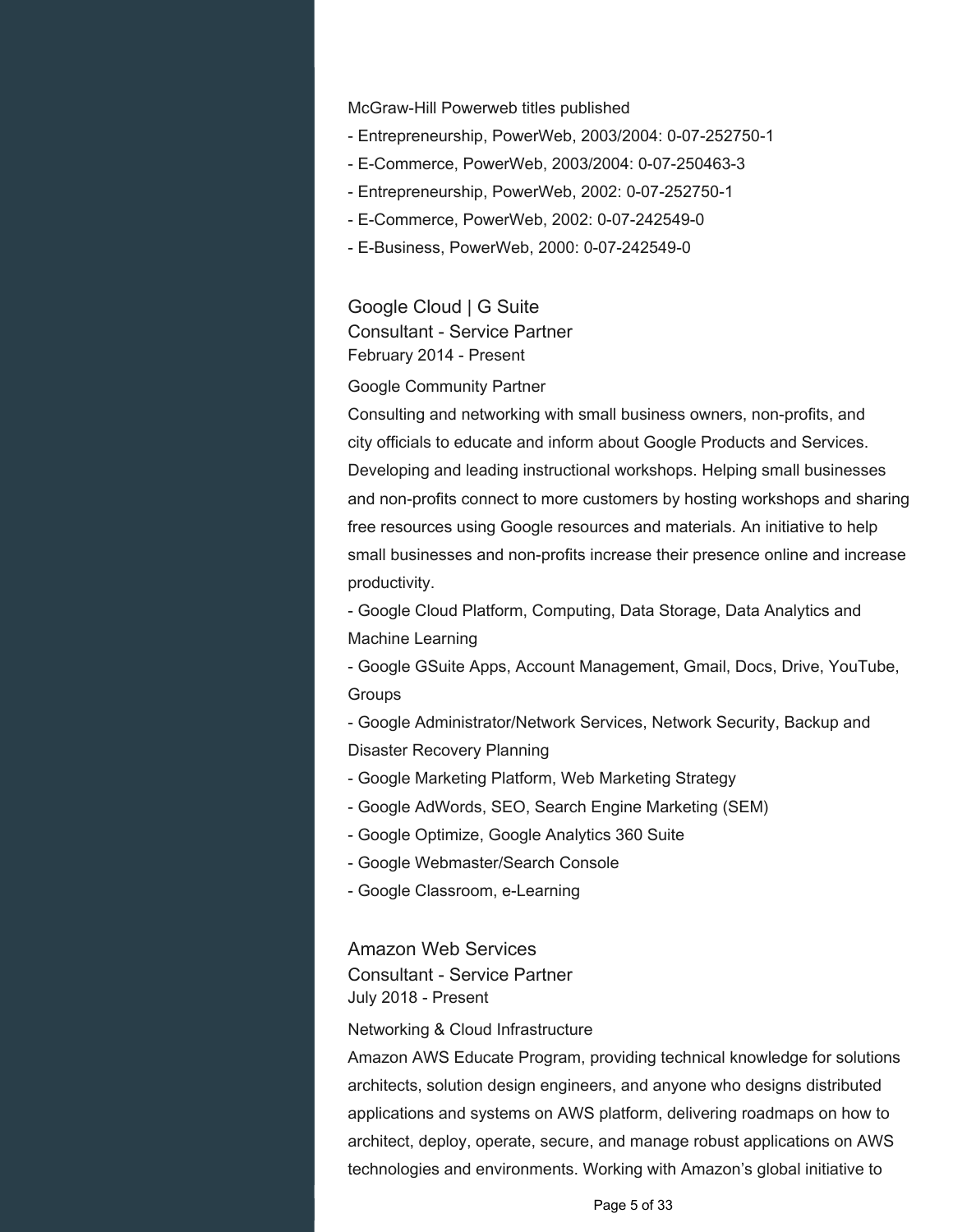provide entrepreneurs, students, and educators with the resources needed to greatly accelerate Cloud-related learning endeavors and to help power the workforce of tomorrow. AWS Educate provides grant-based access to AWS, training, and content, while also providing educators, entrepreneurs, and students with a forum for collaboration. AWS products and services include: Amazon Elastic Compute Cloud (EC2), Amazon Elastic Block Store (EBS), Amazon Simple Storage Service (S3), Amazon Elastic Map Reduce (EMR), AWS Elastic Beanstalk, Amazon Elastic Load Balancing, Identity and Access Management (IAM), Amazon Relational Database Service (RDS), Virtual Private Cloud (VPC), Amazon CloudFront, Amazon Redshift, Amazon DynamoDB, Amazon Route 53 domain management services, Amazon Simple Email Services (SES), Machine Learning and Data Lake infrastructure for running customized machine learning (ML)/deep learning workloads on AWS, and special services like HIPAA, FERPA Security and Compliance, and the European Union's General Data Protection Regulation (GDPR) privacy and the protection of personal data on AWS.

#### **WordPress**

Consultant & Thought Leader December 2004 - Present

An open source advocate, designer-developer working with the WordPress community to help entrepreneurs grow a successful online presence through digital marketing. Consults on branding strategy, Website strategy, Internet strategy, content strategy, developing innovative digital media, Web marketing strategy, and other custom Web development, Web design services.

Works well with Web and Software Engineers, Front-End (HTML/CSS/ Javascript, React, Angular), Linux, LAMP, RedHat Enterprise, PHP, Python, C# / .NET, C/C++, Java, Ruby on Rails, SQL and Oracle DBA and Developers, iOS & Android, Mobile Developers, System Engineers, Servers, System Administrators, Open Source, UI/UX, Mobile, Computer Scientists, Electrical Engineers, Firmware & Hardware Engineers, Staff & Design Engineers.

#### WordCamp Thought Leader and Presenter

WordCamps are conferences that focus on everything WordPress. WordCamps are informal, community-organized events that are put together by WordPress users. Everyone from casual users to professional WordPress developers and consultants participate, share ideas, and get to know each other.

- Presentation: Roadmap To Entrepreneurial Success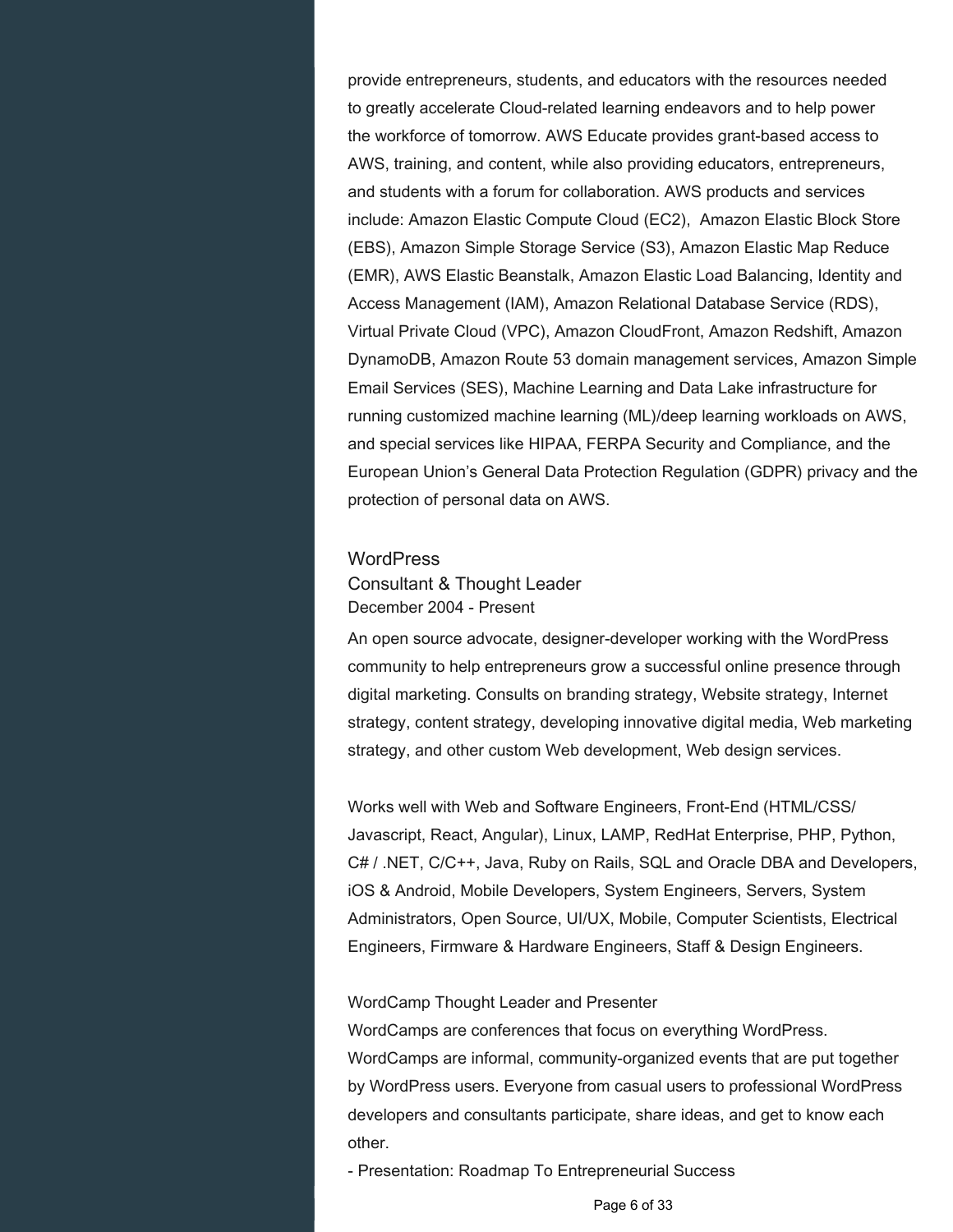Business Plan Development for the Technology Entrepreneur - Presentation: Building Membership Communities with WordPress Working with Membership Communities and WordPress

Stanford University Author & Researcher June 2004 - Present

The Stanford Technology Ventures Program (STVP) Entrepreneurship Corner is a free online archive of entrepreneurship resources for teaching and learning. The mission of the project is to support and encourage faculty around the world who teach entrepreneurship to future scientists and engineers, as well as those in management and other disciplines. The site has been developed by a dynamic team of educators, entrepreneurs, engineers, and designers at the Stanford Technology Ventures Program (STVP). The project has been financially supported by Stanford University and a number of generous sponsors. Other collaborators in its creation include the Stanford Center for Professional Development and Stanford Video.

Chapman University Adjunct Professor September 2003 - Present

Founded in 1861, Chapman University is one of California's oldest, most prestigious private universities and is home to over 4,000 undergraduate students and 1,500 graduate students at its beautiful campus in Orange, California.

As an adjunct professor, Robert was invited to develop and teach innovative entrepreneurship classes at Chapman.

- Created world's first university-based travel course to Silicon Valley.

Roadmap To Silicon Valley introduces students to the world of venture capital and how the technology capital works.

- Chapman's undergraduate entrepreneurship program is now ranked #6 in the USA and their graduate entrepreneurship program is ranked #8 in the USA by Entrepreneur magazine.

- Chapman Entrepreneurship Program was recently selected by the United States Association for Small Business and Entrepreneurship (USASBE) as the first-place winner of the Innovative Pedagogy Award. The USASBE Excellence in Education Awards are sponsored by Students in Free Enterprise (SIFE). - Additionally, Women 3.0 magazine included Chapman University in their 2008 listing of Top 50 MBA Programs with an entrepreneurship focus.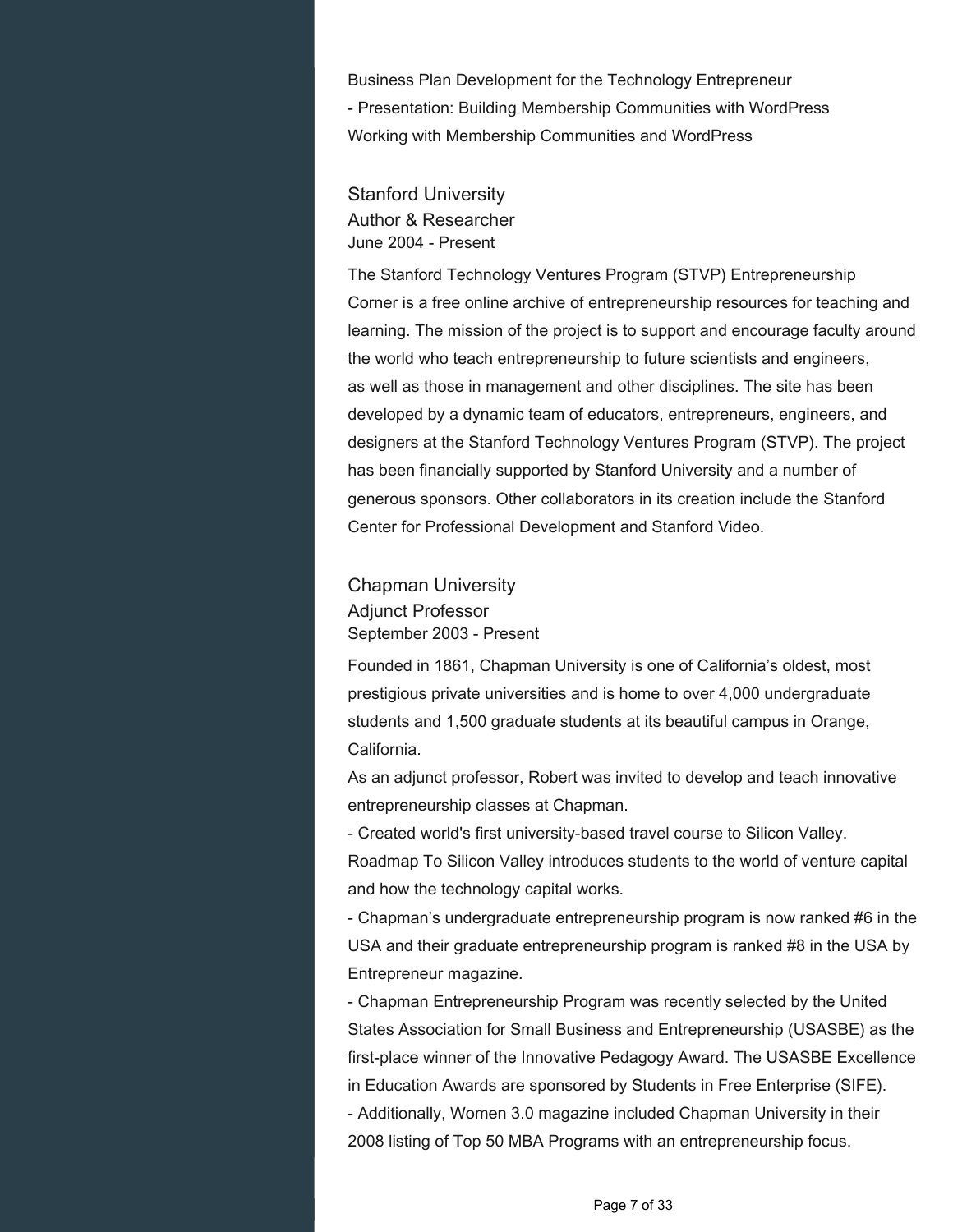University of Phoenix Adjunct Professor June 2004 - Present

School of Business & Management

The nation's largest private university, offering undergraduate and graduate degree programs at more than 200 locations, as well as online in most countries around the world.

- Adjunct Professor Business Management & Finance Online courses (MBA)

- Technology Management Graduate Program, Application of Technology Management

This is an integrative course and the capstone for the MBA/TM program. The outcome is to apply a range of skills from the individual courses in the technology management program to develop a change management plan to implement, build, and initiate a technology product or infrastructure in an organization.

- Board Member Faculty Expert Program (Entrepreneurship and Small Business)

University of Phoenix Faculty Council Member September 2016 - Present

College of Information Systems and Technology (IS&T) Faculty Council Member, Visual Communications Technology and Website Design

Activities of the position include: Serve on the Faculty Council in an academic leadership role for their respective area of expertise. Provide leadership and actively support IS&T initiatives in a combination of the following areas: curriculum design, program assessment, program progression and degree completion requirements, scholarship and research activities, educational electronic resources, regulatory and accreditation efforts, and faculty governance. Review and provide feedback about IS&T curriculum. Gather input from respective campus and learning modality stakeholders for design and operational considerations for various College initiatives. Review assessment reports and provide recommendations. Interact, participate, and collaborate in an online forum with other council members when necessary. Participation in the annual IS&T Faculty Advisory/Industry Council Meeting in Phoenix, AZ.

University of Phoenix Educator & Mentor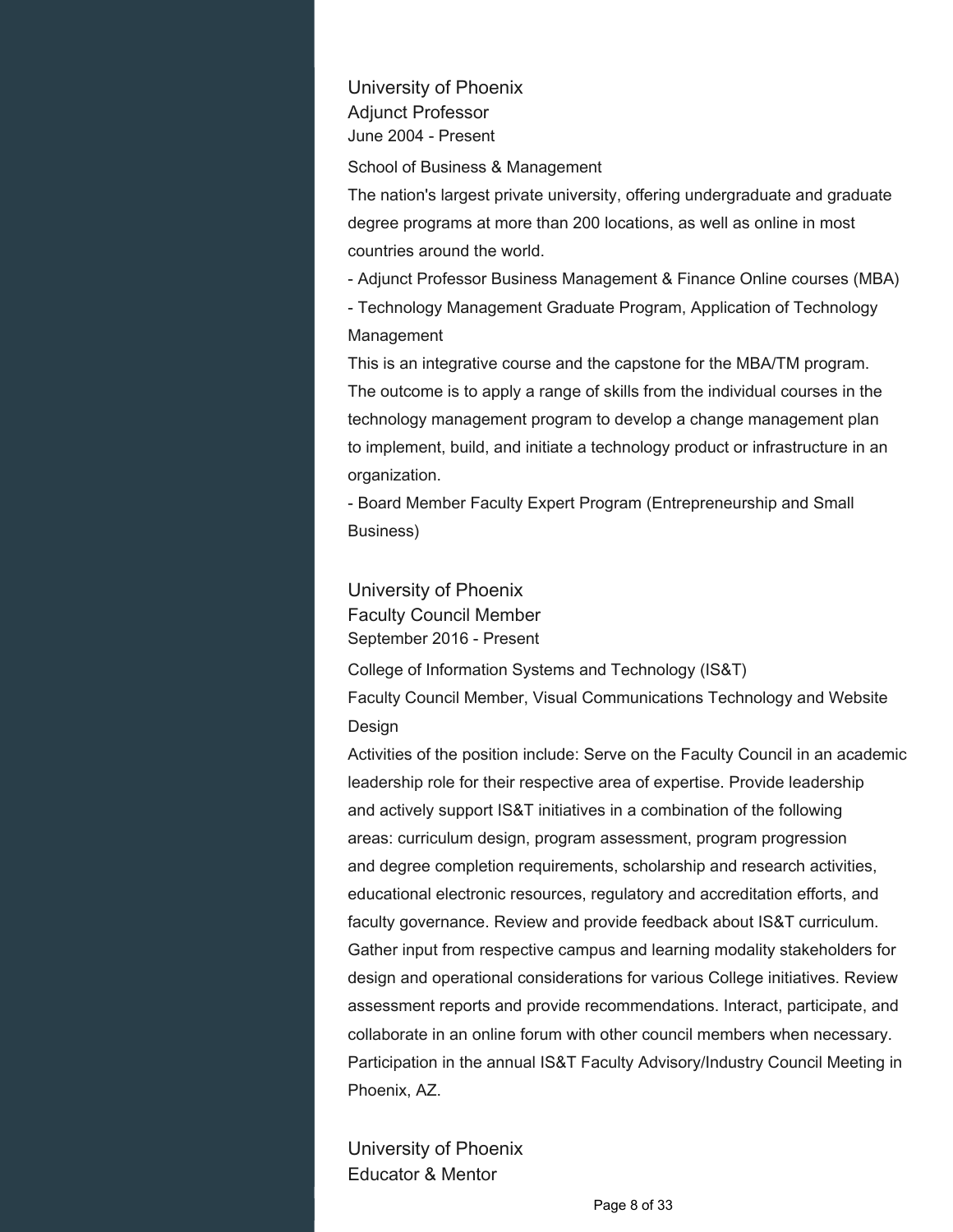#### January 2013 - Present

As the official education partner of the Cleantech Open, University of Phoenix provides crucial clean-technology and business curriculum to semifinalists, finalists and alumni companies of the Cleantech Open. The new internship program expands on this to provide opportunities for University students and alumni to showcase their skills while learning about the entrepreneurial process. The Cleantech Open runs the world's largest cleantech accelerator. Its mission is to find, fund and foster entrepreneurs with big ideas that address today's most urgent energy, environmental and economic challenges. A 501(c) (3) not-for-profit organization, the Cleantech Open provides the infrastructure, expertise and strategic relationships that turn clever ideas into successful global cleantech companies. Since 2006, through its one-of-a-kind annual business competition and mentorship program, the Cleantech Open has enabled 727 cleantech startups to bring their breakthrough ideas to fruition, helped its alumni companies raise more than \$800M in external capital, and created thousands of green-collar jobs. Fueled by a global network of more than 1,500 volunteers and sponsors, the Cleantech Open unites the public and private sectors in a shared vision for making America's and the world's cleantech sectors a thriving economic engine.

## Brandman University - Chapman University System Adjunct Professor June 2011 - Present

Brandman University is a non-profit institution with a mission to provide students with a dynamic education based on excellence and flexibility that creates lasting value and relevance for evolving careers. Brandman University provides adult learners with broader access to quality higher education with cutting-edge curricula driven by innovative pedagogy and technology. Brandman has focused on developing an innovative curriculum approach for our programs, using a blended format of online and face-to-face instruction at 26 campuses located in California and Washington.

- MBA Entrepreneurship
- Curricula Developer
- Introduction to Entrepreneurship Course

This course studies the entrepreneurial process. Topics include idea generation and assessment, writing the business plan, financing, gathering needed resources, firm star-tup and exit strategies.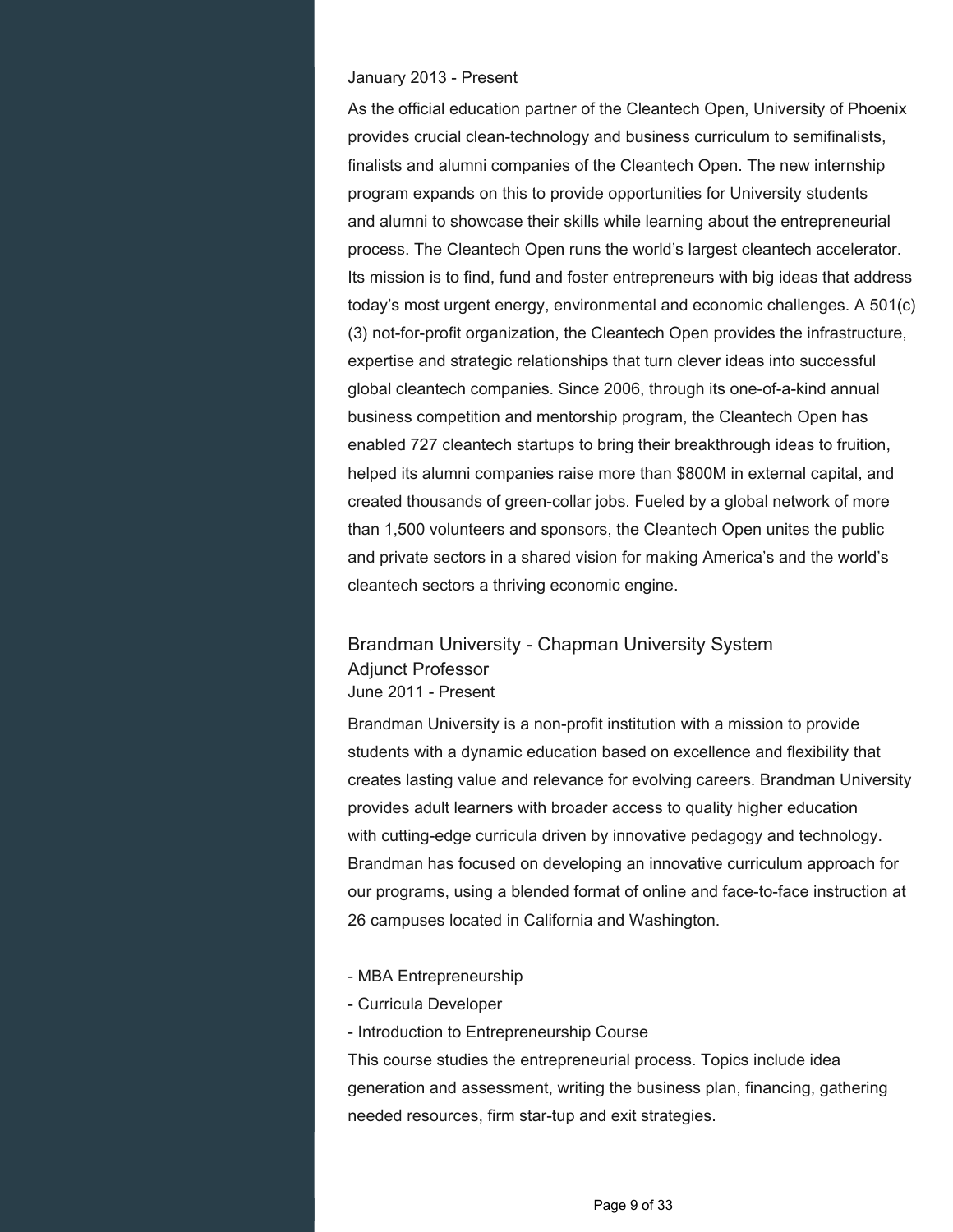This course aims at creating knowledge, skills, and awareness in the critical aspects of funding, launching, and growing a new business venture and then leading it to a successful harvest.

## Acorns Strategic Advisor May 2012 - Present

Acorns is revolutionizing the way we save and invest. Acorns is a simple way to save and invest for the future made possible by the convergence of smart phone and micropayment technologies, plummeting transaction costs, increasing availability of developer API's and modern portfolio theory game rules. With no minimums, no commissions, and a simple mobile app for signup, Acorns will open up the world of investing for millions. Users will be able to collect the change from their transactions, check their account in realtime, and invest on the fly. The company has received over \$150 million in funding.

#### **PocketVenture**

#### Strategic Advisor & Presenter June 2013 - Present

Based in Finland, PocketVenture provides global entrepreneurs a worldwide platform for efficient financing. PocketVenture facilitates financing with the crowd funding community and also assists entrepreneurs obtain crowd feedback, and facilitate presale launches. PocketVenture networks with Business Angels Finland (BAF). Founded in 2008, BAF is the largest independent private equity marketplace in Finland. Helsinki, Finland is the home of the annual Slush event each winter. Some of the most respected global investors, media leaders, and the best tech talent from Northern Europe and Russia attend Slush to look for the next tech trends from the home region of Nokia, Skype, and Linux. Slush is a two-day start-up conference which consists of pitches, lightning talks, fireside chats, product demos, investor meetings, coaching sessions, job interviews, and extensive networking opportunities.

U.S. Department of Energy Advisor & Online Mentor January 2013 - Present

Small Business and Clean Energy Alliance (CEA) Partnership The U.S. Department of Energy (DOE) Small Business and Clean Energy Alliance (CEA) Partnership launched in 2010 as part of DOE's initiatives under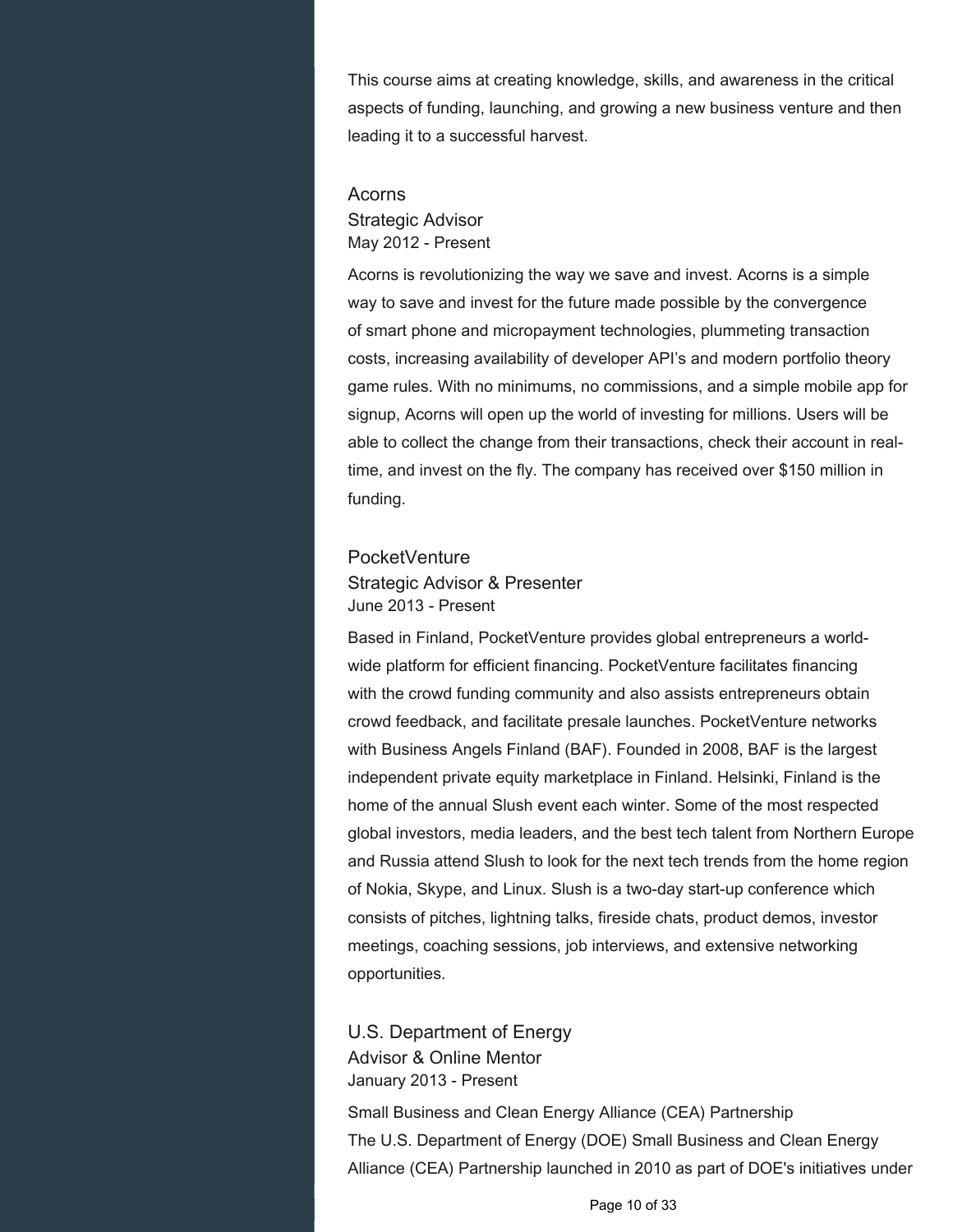the American Recovery and Reinvestment Act of 2009. Funded with \$1.2 million, the Partnership provided mentoring and commercialization services to companies that were participating in the Small Business Innovation Research (SBIR) and Small Business Technology Transfer (STTR) programs. CEA was a national organization of non-profit incubators with a focus on energy efficiency and renewable energy technologies. Its members offered small businesses a wide range of services to support their commercialization efforts, including market analysis and strategies aimed at attracting investment. The Partnership, which concluded in 2012, included 37 incubators, 19 of which have been matched with start-ups around the country.

## The BizWorld Foundation **Educator** September 1997 - Present

BizWorld is a non-profit that inspires children to be innovative leaders through the teaching of business, entrepreneurship and finance. BizWorld's mission is to challenge and engage children across the cultural and economic spectrum through experiential learning programs that teach the basics of business, entrepreneurship, and money management and promote teamwork and leadership in the classroom. With the BizWorld's programs, teachers help their students to develop the critical thinking, leadership and teamwork skills that allow them to become financially responsible and productive members of society. Founded in 1997 by venture capitalist Tim Draper, the BizWorld programs have reached students in all 50 states, and are currently available in the Netherlands, Korea, India and Singapore.

Small Business Advocate Show Thought Leader July 2004 - Present Small Business Expert, Brain Trust The Small Business Advocate Show

Since 1997, Jim Blasingame has put together the largest community of small business experts in the world, known as The Brain Trust. Trust members join Jim on The Small Business Advocate Show every weekday to deliver the best small business tips and best practices in dozens of categories, to help entrepreneurs become more successful. The Small Business Advocate Show is the world's only weekday small business radio program and is sponsored by IBM, FedEx, and Administaff.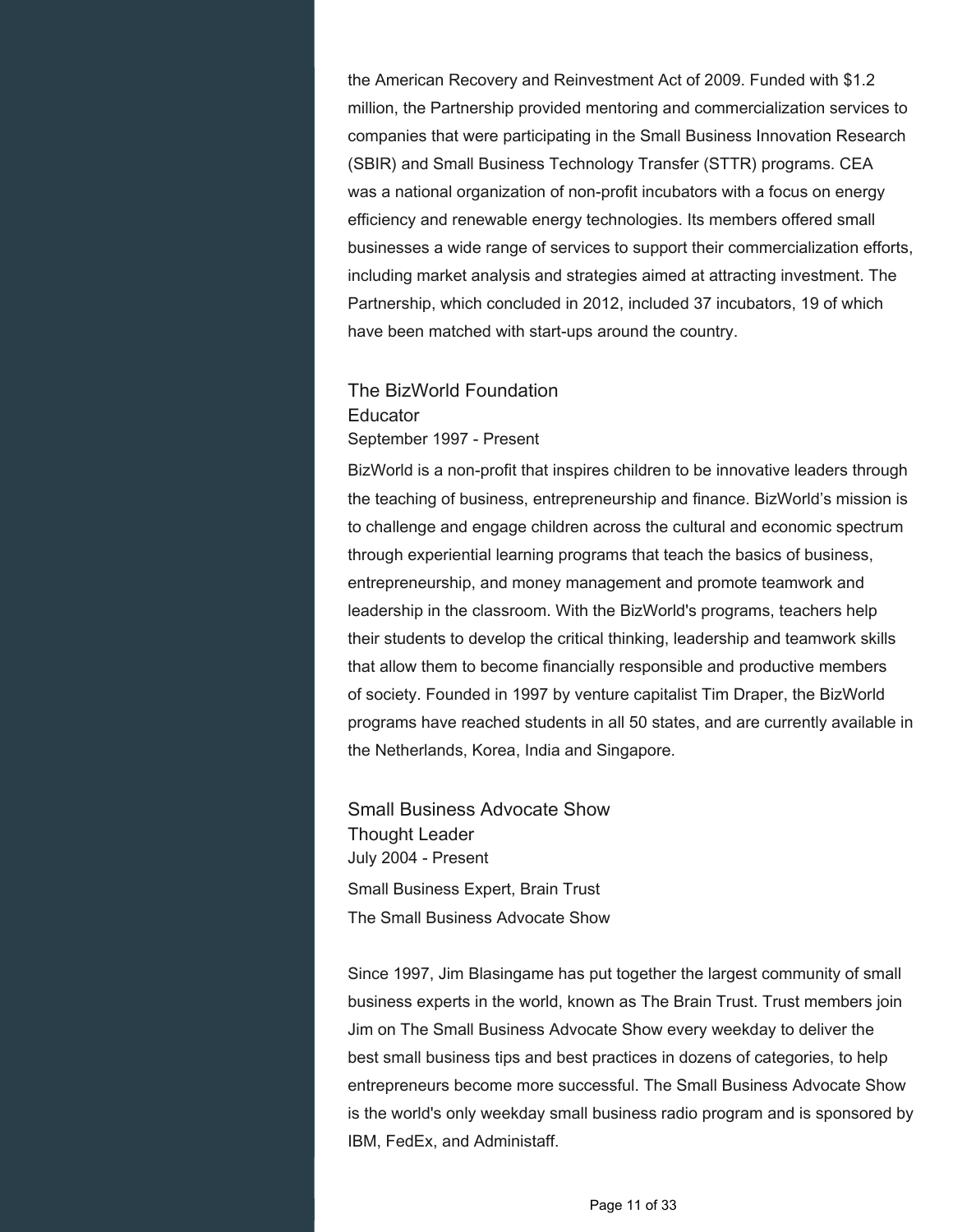## Pegasus Equestrian Art Strategic Advisor February 2007 - Present

Polo and Equestrian paintings by artist Charlie Wilbourn, featuring American Southwest and polo themed oil paintings. After military service as an intelligence analyst, Charlie began to study painting more seriously with Sushil Kumar Mukerjee of Madras India. In the 1970's he played polo with the President of India's mounted body guard and illustrated part of the regimental history for the regiment's bicentenary celebration. As part of the D-Day celebrations in Europe in 1994, he presented his polo lithographs to members of the Old Potsdam Polo Club and the commanding general of the German Army in Berlin. His "The Ride-Off" original painting was produced for Major Mark Gillespie, U.S. Army, and founder of the U.S. Military Polo Team. The painting was displayed at the embassy of the U.K. in Washington D.C. prior to the polo match between the U.S. Military Polo Team and the British Army Polo Team in the spring of 1994.

## AxleNut Motocross Strategic Advisor March 2008 - Present

A non-profit archive serving up some of the most popular vintage motocross photographs on the Internet today. See photos of greats like: Roger DeCoster, Bob Hannah, Broc Glover, Donnie Hansen, Jim Gibson, Hakan Carlquist, Gerrit Wolsink, Chuck Sun, Marty Smith, Tony-D, Warren Reid, Jean Michel Bayle and many more. See photos of motocross teams like: Honda, Suzuki, Yamaha, Kawasaki. Please contact us if you want to use any of our photographs.

## TIC Americas Advisor & Online Mentor March 2008 - June 2017 (9 years 4 months)

A non-profit corporation, TIC Americas is affiliated with the Young Americas Business Trust (YABT) and the Organization of American States (OAS). The organization aims to advance the goals of the OAS and Presidential Summits of the Americas to create employment opportunities and reduce poverty by supporting and promoting youth entrepreneurship. Currently, YABT also has National YABTs and representatives in twenty-five countries in the Americas.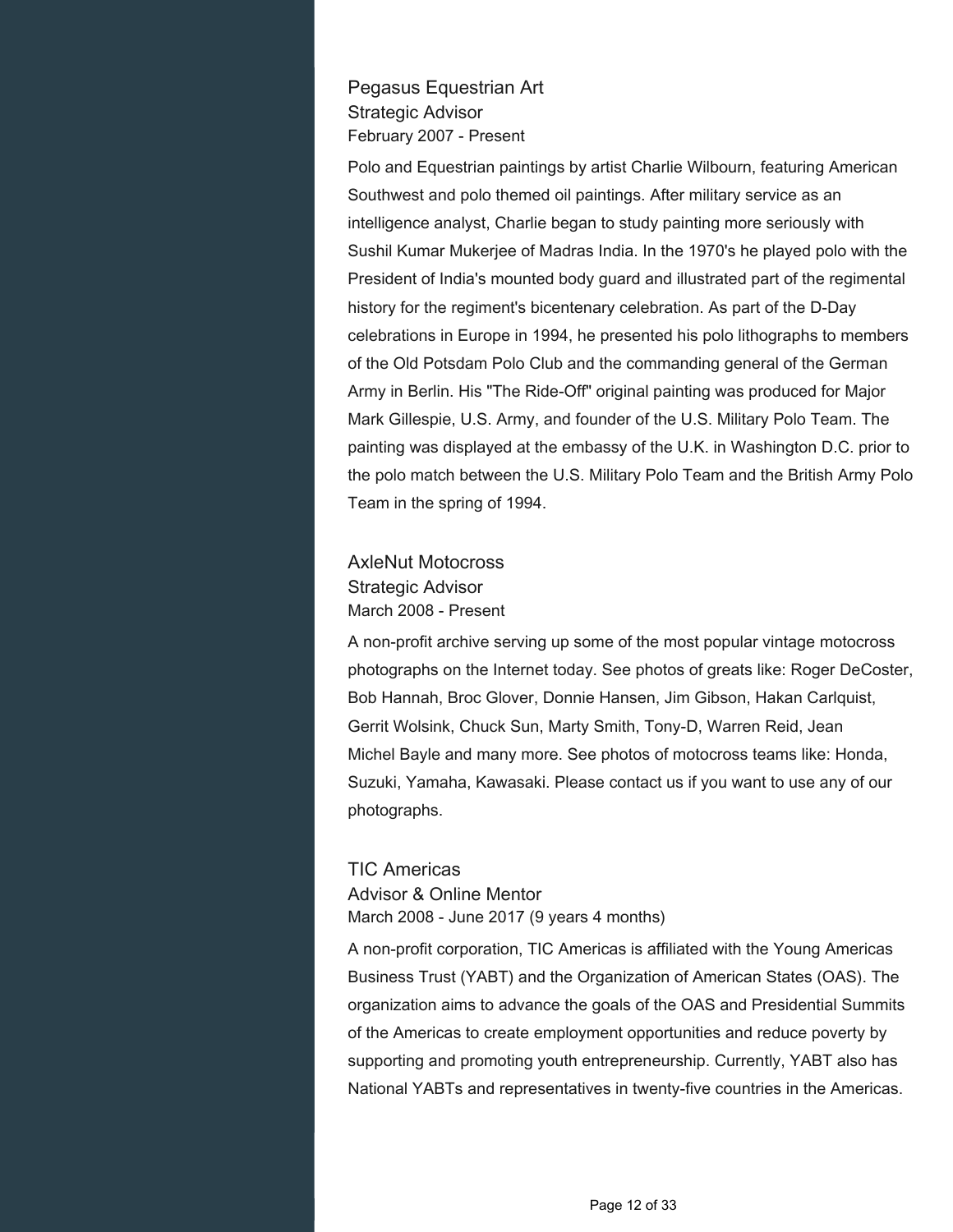Each year YABT and TIC Americas presents awards as an international business plan competition and accelerator for young entrepreneurs with nearly 2,500 teams participating.

- Business Plan Judge TIC Americas Contest: Dominican Republic (2016)

- Business Plan Judge TIC Americas Contest: Panama (2015)
- Business Plan Judge TIC Americas Contest: Paraguay (2014)
- Business Plan Judge TIC Americas Contest: Guatemala (2013)
- Business Plan Judge TIC Americas Contest: Cartagena, Colombia (2012)
- Business Plan Judge TIC Americas Contest: San Salvador, El Salvador (2011)
- Business Plan Judge TIC Americas Contest: Lima, Peru (2010)
- Business Plan Judge TIC Americas Contest: San Pedro Sula, Honduras (2009)
- Business Plan Judge TIC Americas Contest: Medellin, Colombia (2008)
- Online Mentor for business plan contest winners and local entrepreneurs in 35 emerging market countries (2008)

## Tours Mirador Incubadora Strategic Advisor March 2008 - April 2017 (9 years 2 months)

Tour Mirador es un proyecto empresariado social del Global Entrepreneurship Institute. Somos el grupo de reflexión mundial para los empresarios. Fundada en 1998, el Global Entrepreneurship Institute es una organización sin fines de lucro organización educativa. Estamos ayudando a los empresarios de todo el mundo.

- Decimos: Piensa de tu sueño! Piensa de tu plan! Y Hazlo! (Dream It! Plan It! Do It!) En nuestra incubadora de empresas hemos preparado el proyecto para ayudar/brindir ideas como: articulos culturales, manualidades locales, informacion/guia para turistas. Es una red para compartir información de viajes en América Latina y todos los partes del mundo con un fuerte enfoque para ayudar a las micro empresas que participan en el turismo.

- Nuestra Misión: Ayudar y apoyar el turismo en todo el mundo, El turismo es uno de los mayores servicios de la industria mundial, Tenemos un fuerte enfoque para ayudar a las micro empresas que participan en el turismo.

- Problema: Crisis económica mundial causará el aumento de fricción política entre los países. Bajarán los servicios de turismo global. Tours Mirador presente una buena visión de buenos países y buena gente. Queremos ayudar a las naciones, las empresas, la gente en América Latina. Hay muchas partes de América Latina que sobrevive sólo gracias al turismo. La crisis económica mundial va a herir a muchas personas en esta zona.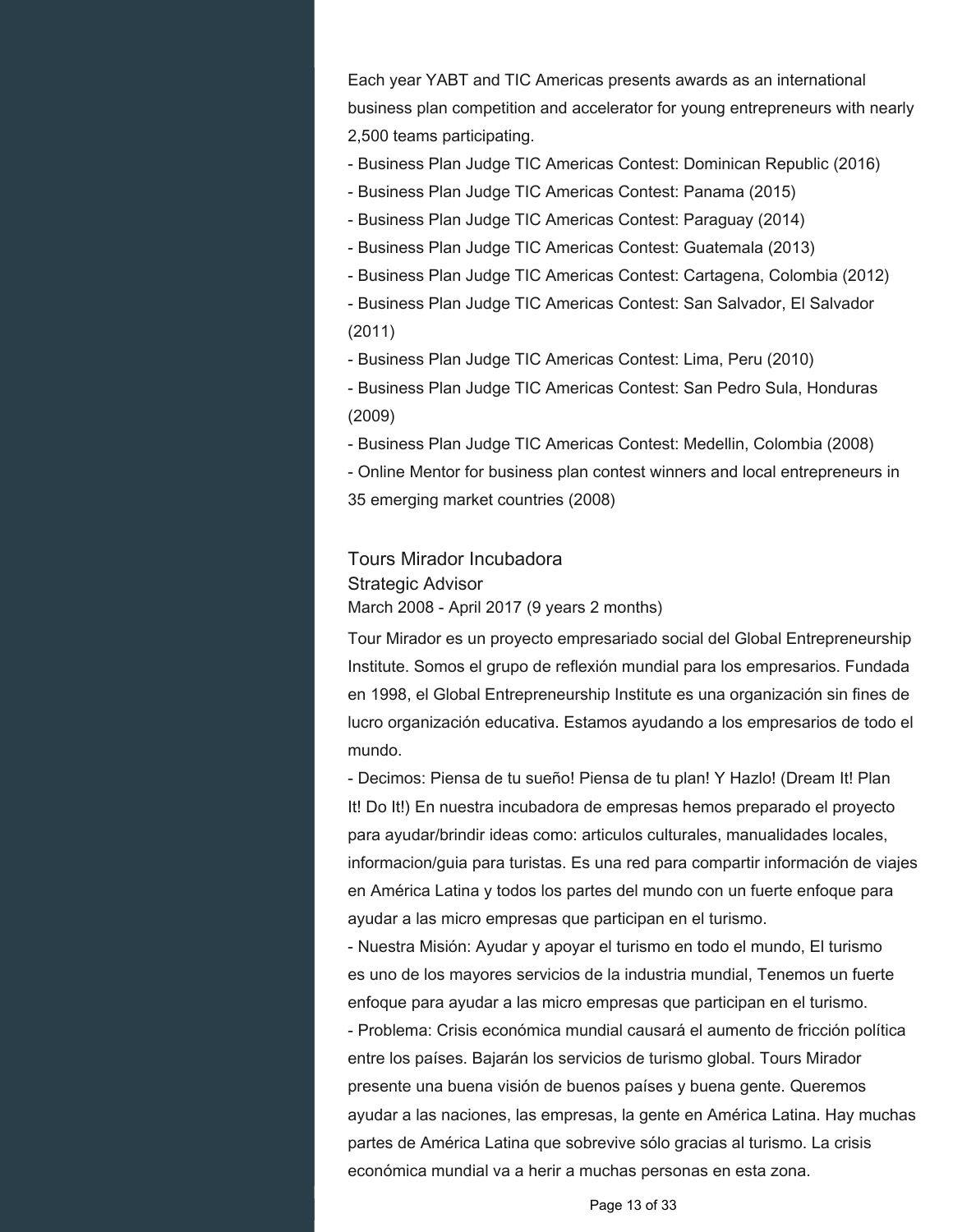## Sun Energy, Inc. Strategic Advisor January 2013 - February 2016 (3 years 2 months)

Design and Engineering Advanced Solar Systems

Company is focused on commercial, industrial and utility-scale solar energy. Developing innovative technology to improve the cost/benefit of harnessing energy from the sun. Located in sunny Southern California, Company is researching and developing new technology and inventive designs for the solar industry. Company specializes in mechanical engineering, electrical engineering, application design, and system controls software. Mission is simple: to make innovative, cost effective tracking systems, which install easily, and provide a higher return on investment for large scale customers. Work developed a number of patents, and patents pending related to commercialization of this technology.

## Vía Cerrada

#### Strategic Advisor

February 2009 - December 2015 (6 years 11 months)

#### Vía Cerrada Music Group

Vía Cerrada grupo musical creado en el año 2006 en el municipio de Barbosa Antioquia (Colombia) por varios amigos apasionados por la música los cuales comenzaron sus ensayos en una terraza del barrio 30 de mayo. Empezaron tocando ska punk pero con el paso del tiempo su música se hiso una gran fusión de ritmos que van desde el famoso porro colombiano pasando por el reggae y llegando a ritmos tropicales como la salsa eso si nunca dejando de lado su ritmo característico que es el ska. Su inspiración a la hora de componer son las vivencias reflejadas no solo en romances sino también en diversos problemas que afronta el ser humano en un día día colmado de tropiezos. Vía cerrada a participado en varios festivales musicales como el festival valsum , el ska reggae fest 1 y 2 , barborock entre otros, también en algunos festivales culturales como las fiestas de la danza y el sainete y el viernes musical ambos realizados en el municipio de girardota Antioquia.

#### **Spreeify**

#### Strategic Advisor

July 2012 - August 2014 (2 years 2 months)

Spreeify is a social engagement platform that connects brands and people. The technology includes a Web dashboard, analytics platform and consumerfacing social engagement site. iOS and Android apps are currently in development. The company has featured campaigns from small and large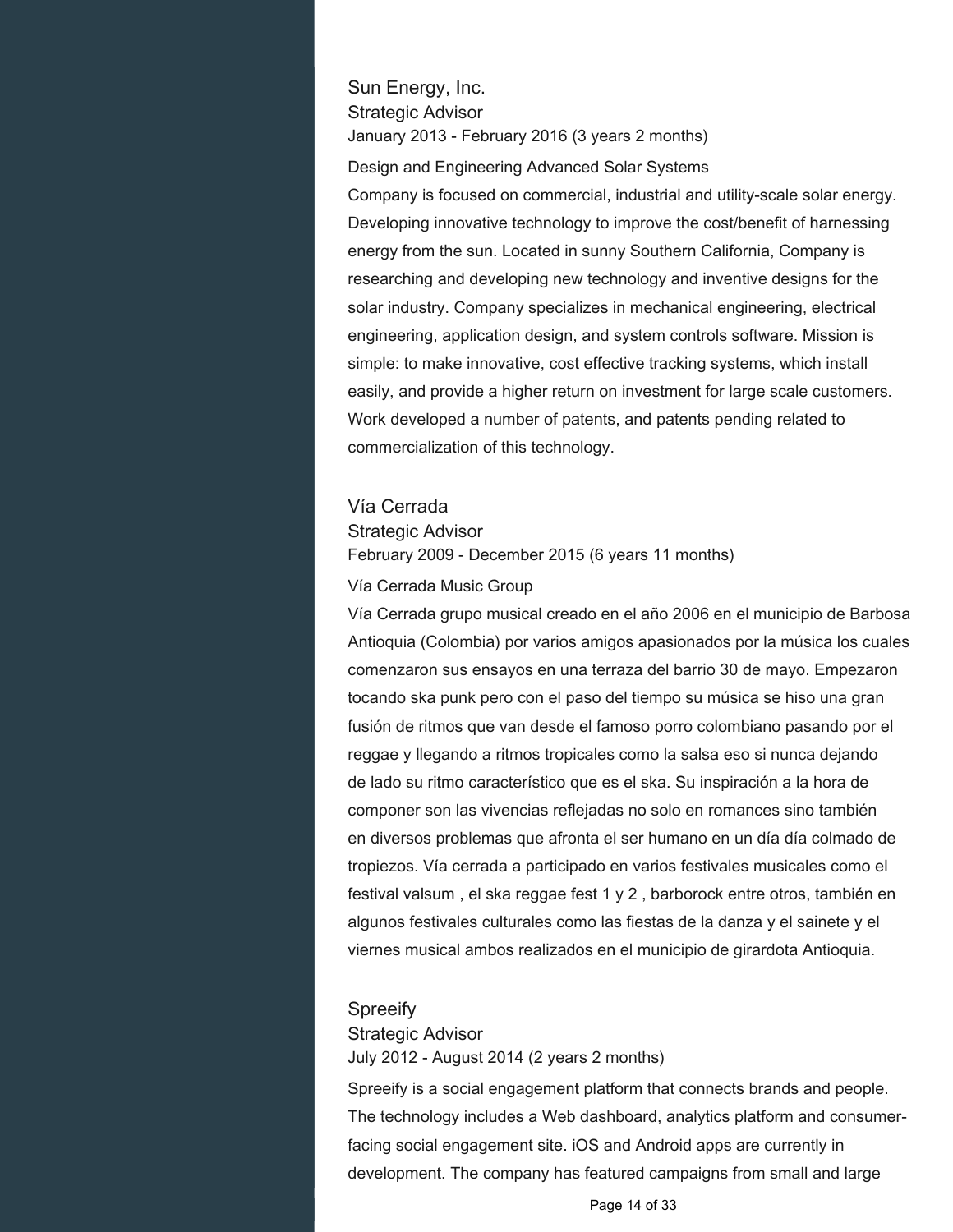companies alike including Adobe, Etnies, Journeys, Swarovski, FitOrbit, DesignByHumans, Crocs, Papyrus, Gaiam, PSW, Reader's Jewelry, Zenify, Edward Avedis & more. The world-wide publisher network includes hundreds of thousands of bloggers, publishers and social influencers.

Just True Foods, Inc. Strategic Advisor July 2011 - September 2013 (2 years 3 months)

Creating and implementing a new operations management plan for a small business that is creating a new product line of healthy snack alternatives for school children. Working with an entrepreneurial team, lean enterprise activities include scoping out supply chain management strategies for raw materials suppliers and vending machine stockers, reviewing co-packing/ manufacturing agreements, securing logistics and regional distribution and franchise contracts, production management for scaling and growing the business, and quality assurance plans that were integrated in future new product development.

#### 1RP Media

Strategic Advisor December 2010 - May 2013 (2 years 6 months)

- Online Sports Network for High Schools
- Investors include Howard Marks (co-founder of Activision) and Paul Kessler
- Launched in StartEngine Incubator Program, largest startup accelerator in Los Angeles

ToughLove, Inc. Strategic Advisor June 2004 - May 2012 (8 years)

ToughLove has the resources, strategic partners, and affiliate groups all over the world and needed a complete organizational audit to get started with its new strategic initiatives.

- The Founders of this world-famous 25-year-old organization knew that they were getting old and needed an entirely new leadership team to take their Company into the 21st century.

- With the new venture team in place, the Company has raised more than \$3 million, and released a brand new book published by McGraw-Hill in Spring 2006.

#### Eidetic Industries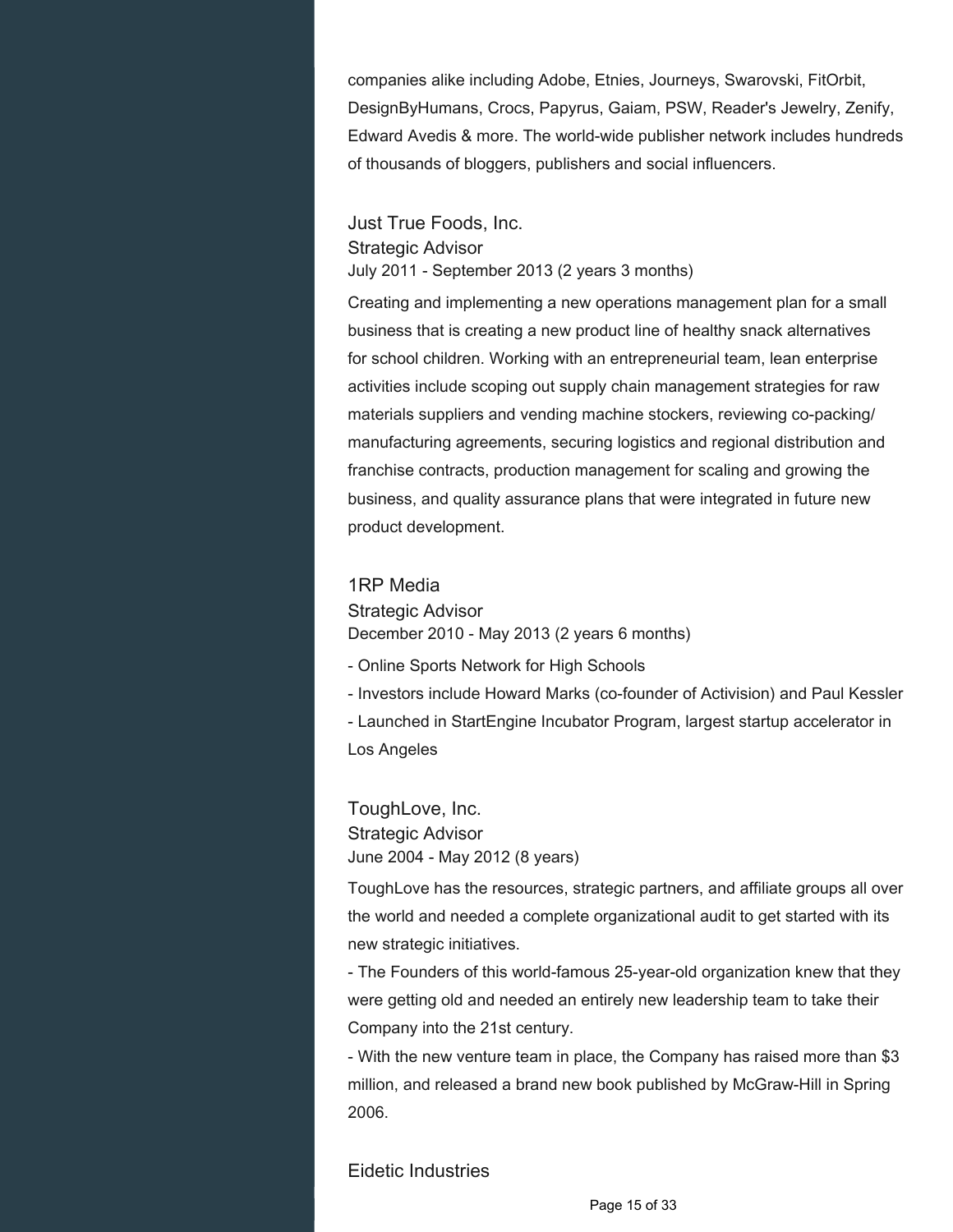#### Strategic Advisor September 2010 - August 2011 (1 year)

Eidetic Industries is a company specializing in Film Production, more specifically, Film and CGI Development, Equipment, Actors Placement, Screenwriting, Directing, Producing, Acting, Casting, Funding, and Marketing new projects. Eidetic Industries pursues to revolutionize Film Industry, infiltrating new technology, creativity, and high quality into every aspect of the company. Innovation and Ingenuity are EI's top priorities. This company plans to perfect the craft of Film Production, putting creativity and quality above all else. Eidetic Industries derives its name from the word, eidetic, meaning visual imagery that is vividly perceived and capable of being reproduced at a level of clear intensity.

## Una Causa Strategic Advisor March 2010 - April 2011 (1 year 2 months)

Creating A Company with a Cause

We are a company with the belief that helping another in a way that makes their life better is the greatest good we can do. With at least 50% of profits donated to charities, Una Causa's Clothing with a Cause is a new type of fashion, a new style, a new statement. Each of our designs are reflective of a cause. This helps to spread awareness in a stylish, tasteful manner.

## FitElix, Inc. Strategic Advisor

November 2008 - February 2011 (2 years 4 months)

Developing a web-platform to showcase cool, local fitness studios, clubs, trainers, and the latest research for the World to explore. We're not the experts - in fact, the experts are often entirely too busy (being experts) to publicize all of their unique knowledge and happenings. So, we figured we'd do it for them. There is all kinds of cool stuff out there.

## Eagle Intelligence Strategic Advisor April 2008 - November 2009 (1 year 8 months)

Information Technology solutions and software application provider to the Law Enforcement, Intelligence, Homeland Security, Public Safety, and Justice communities. Eagle's solutions help State, Local, and Federal entities manage Risk, Governance, and Compliance efforts related to privacy rights and civil liberties.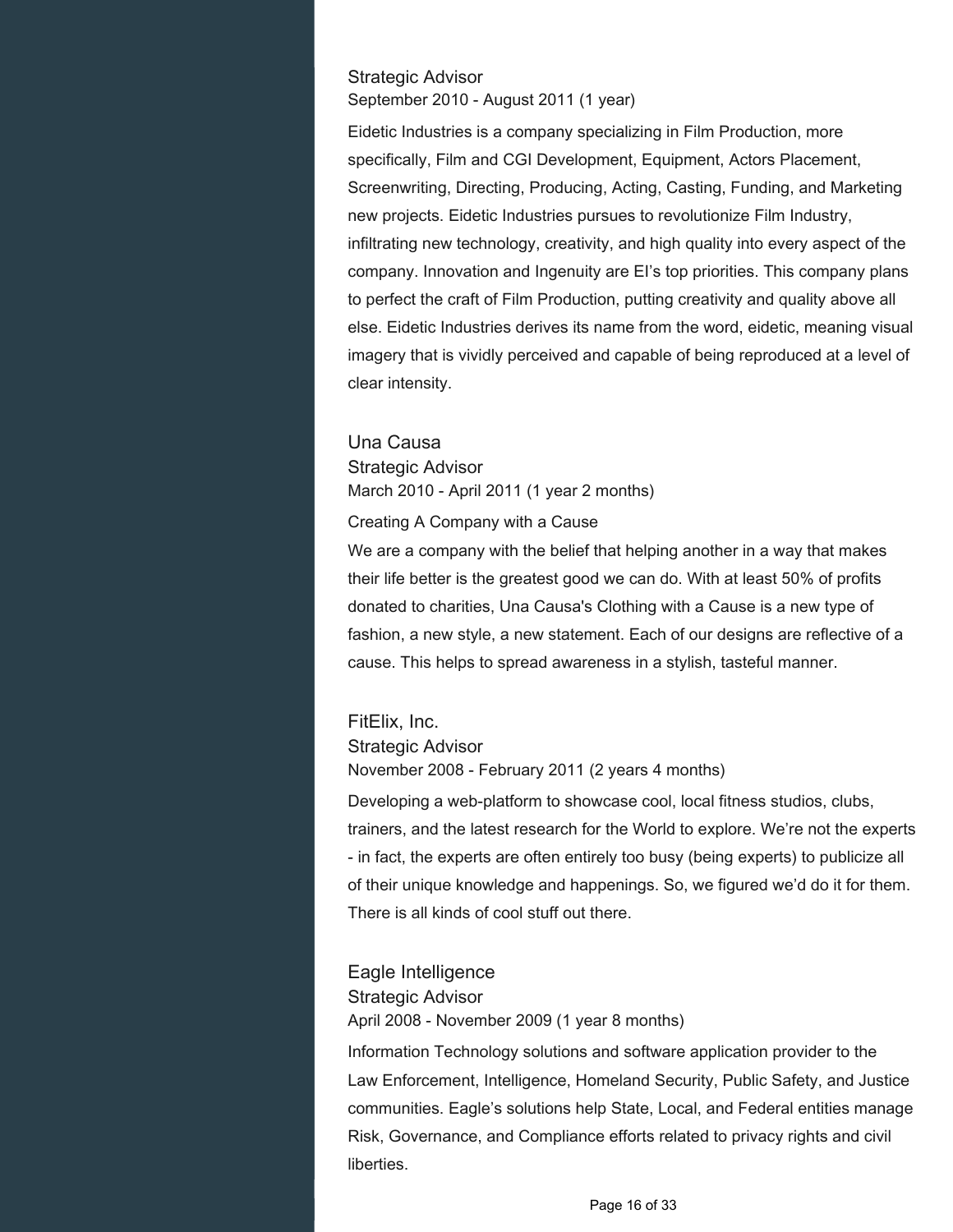Additionally, Eagle's solutions address challenges related to managing information and intelligence including gathering, managing, analyzing, and disseminating information within and across organizational boundaries.

- Preparing Business Plan
- Preparing Business Strategies
- Preparing Financials and Financing Strategies

#### Apollo Group

Curricula Advisor & Adjunct Professor January 2005 - September 2007 (2 years 9 months)

Apollo Global is an educational investment company specializing in helping students transform both their personal future and that of their communities through education at a variety of levels. Apollo Global institutions are for-profit universities, colleges and schools committed to enhancing student learning through innovative, robust programs, with an emphasis on higher education and its resultant effect on the global economy.

Apollo Global was formed to make investments in the international education services sector with particular emphasis on investments and partnerships primarily in countries outside of the U.S. Apollo Global, Inc. is a consolidated subsidiary of Apollo Group, Inc., and is a \$1 billion joint venture formed in 2007 between Apollo Group, Inc. and The Carlyle Group, a private equity firm.

Academic Advisor on Educational Program Development Created, prepared, and taught new innovative Spanish Online Global MBA Program which was rolled into University of Phoenix Online

- Consultant for global expansion
- Reaching Spanish-speaking new markets
- Translation services (English/Spanish)
- New curricula development and evaluation
- Creation of new coursework and lesson plans
- Training & mentoring new Spanish instructors
- Lead Instructor for MBA classes online in Spanish

Roland Sands Design Strategic Advisor January 2006 - June 2006 (6 months)

Roland Sands Design (RSD) Spin Off from Performance Machine. While working with Performance Machine on creating the new product line, it was recommended that the lead designer spin-off from the company and establish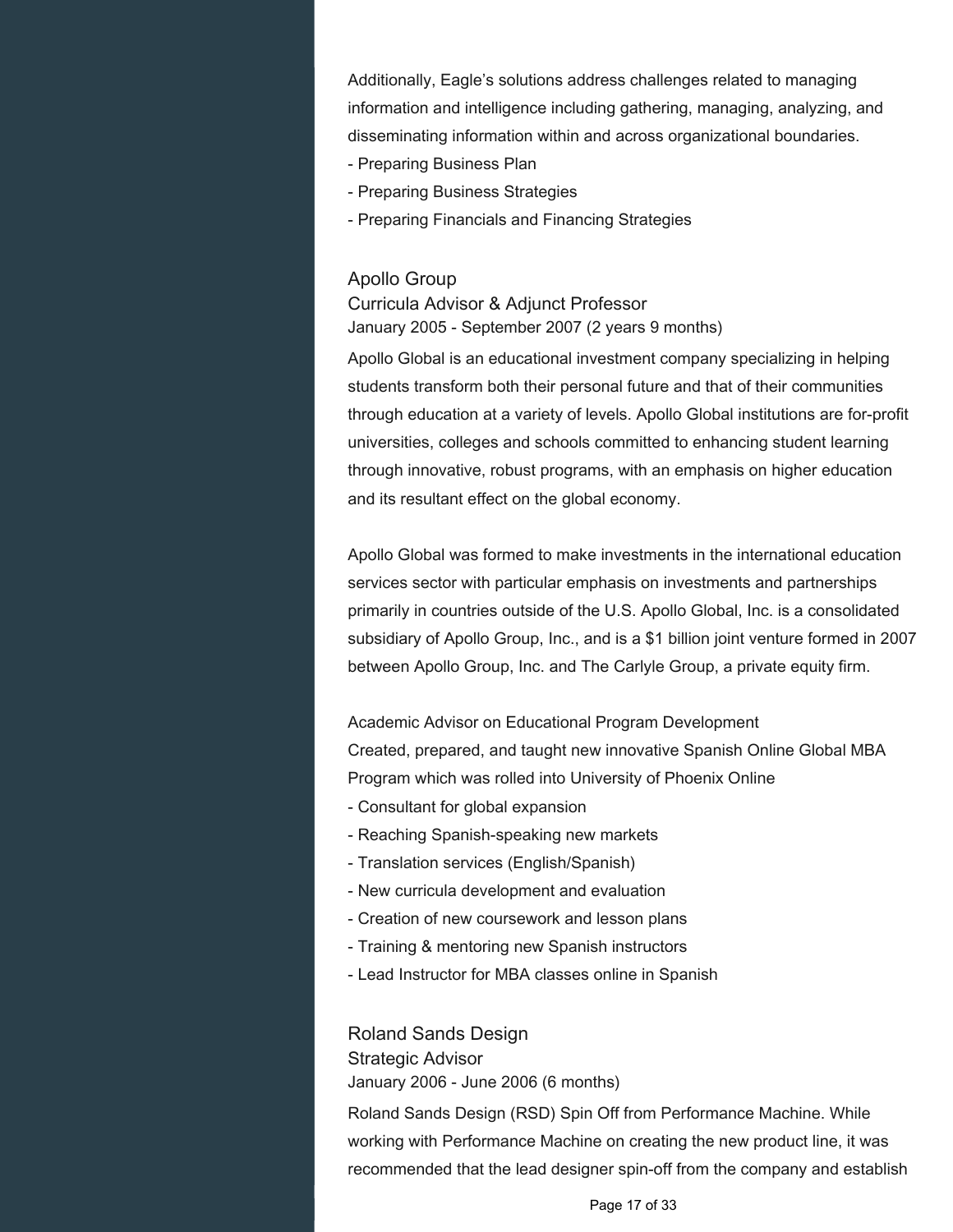an independently operated design center to break free from the existing corporate barriers to innovation at Performance Machine. RSD became the newly-formed Design, Research and Development Center for Performance Machine.

- This new organization quickly needed a business plan, finance plan, and organizational structuring plan to present for the strategic investors that included Performance Machine and other industry leaders.

- First Major New Product Project was featured showcase bike for Drag Specialties Fatbook

- The newly formed company went on to become the winner of Discovery Channel's Motorcycle Biker Build-Off. The company's showcase motorcycle called No Regrets featured many innovative new products that will be developed for the motorcycle industry.

## Performance Machine Strategic Advisor January 2006 - June 2006 (6 months)

One of the most successful manufacturers of motorcycle accessories in the industry today. With more than 300 employees, \$40 million in topline sales, and manufacturing operations in Southern California, China, and Europe, this Company is the industry leader for high-performance parts and accessories in the motorcycle industry.

- The Company needed to quickly assess the financial health of the organization and allocate resources to optimize the organization's performance for development of a new product line.

- Responsibilities for this assignment included conducting business performance reviews of all the Company's activities, focusing on business process improvement and quality control and management of its Chinese manufacturing capabilities

- Creating a roadmap for allocating critical capital resources based on the market potential of the new product line, alignment of working capital management with the new product development and supply chain management across three continents.

- Creating New Financing Strategy for integrating R& D with \$800 million investment group

New Blood Movie: Roland Sands Strategic Advisor January 2006 - June 2006 (6 months)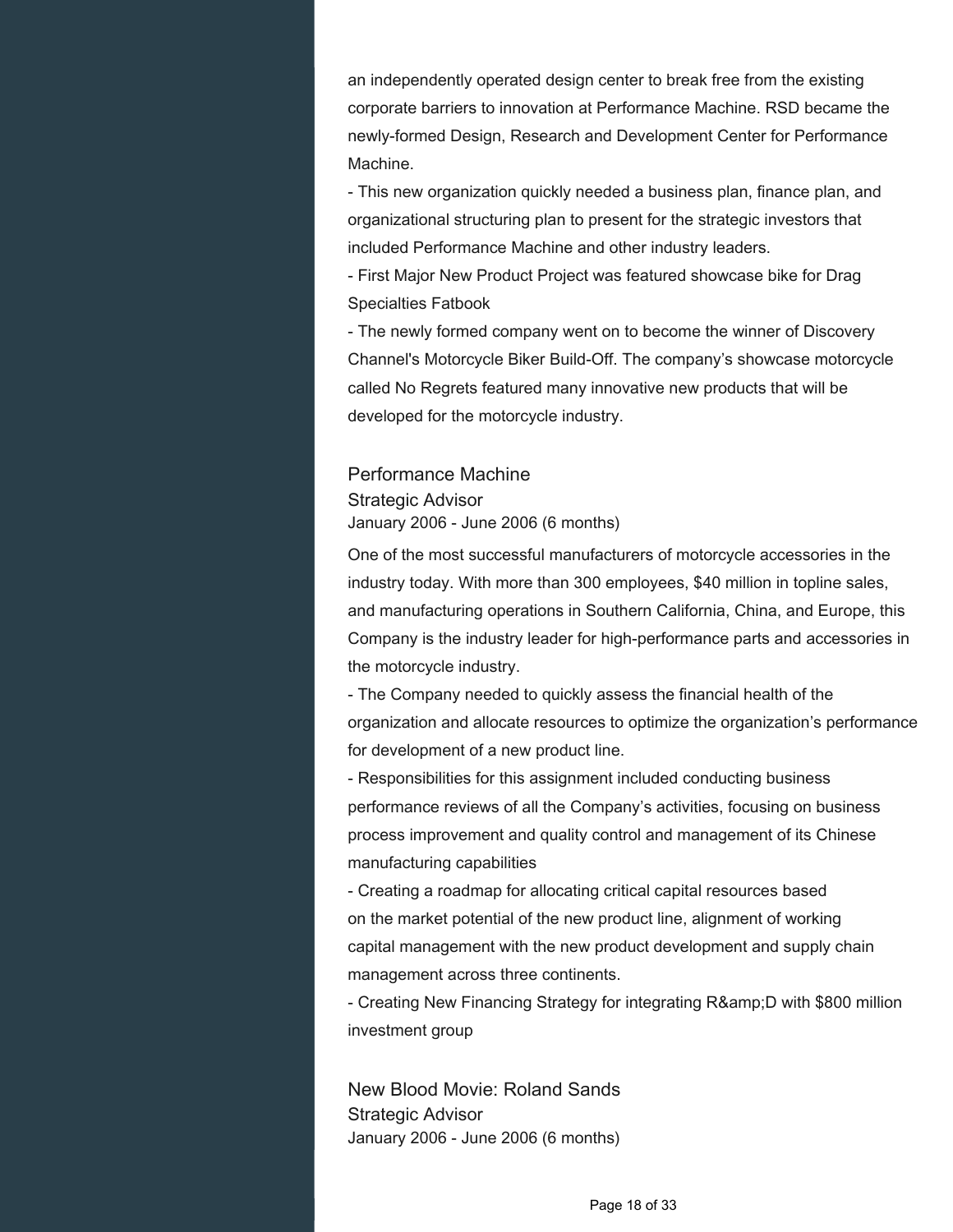New Blood Movie: Roland Sands, "King" Kenny Roberts and the Story Of The V5 Tracker

"King" Kenny Roberts and his prestigious race team provided motorcycle designer Roland Sands one of their MotoGP KRV5 engines - the only MotoGP engine to leave the coveted paddock. Never before had a motorcycle designer had the chance to create a complete custom with such a highly-engineered engine.

- Storyline: It would prove trying, yet fruitful as Sands presented Kenny Roberts with a completed bike at Laguna Seca one year from the time they shook hands on the deal.

- Backgrounder: New Blood details the storied background of both Kenny Roberts and Roland Sands - including interviews from MotoGP Champion Nicky Hayden, Arlen Ness, Perry Sands, and Charlie Boorman.

- New Blood provides a glimpse into the creative mind of Roland Sands and incorporates the history of MotoGP racing the drive to deliver this unique motorcycle.

#### The RTC Group

Business Consultant January 2006 - May 2006 (5 months)

The RTC Group is the only event production company in the computer OEM marketplace to provide low-cost, high-quality, handshake level leads to industry leading vendors in every major regional market around the world. The nature of shows puts vendors' regional and national sales forces directly in front of serious prospects. The RTC Group also publishes four of the most read publications in the real-time and embedded computer arena. COTS Journal reviews the world of the military electronics acquisition machine. The COTS (Commercial Off The Shelf) initiative has been a revolution in military electronics development, and COTS Journal has led the way. COTS Journal provides in-depth coverage of commercially available embedded technology and its specific use in military electronics and equipment design, alongside analysis of the defense and aerospace industry's ever changing requirements from electronics developers.

Planet Plans, Inc. Strategic Advisor October 2005 - May 2006 (8 months)

This fast-growing global Company needed to quickly integrate a newly acquired Indian Development Software Center within its existing business operations. The Company provided SOX and IT solutions for huge multi-billion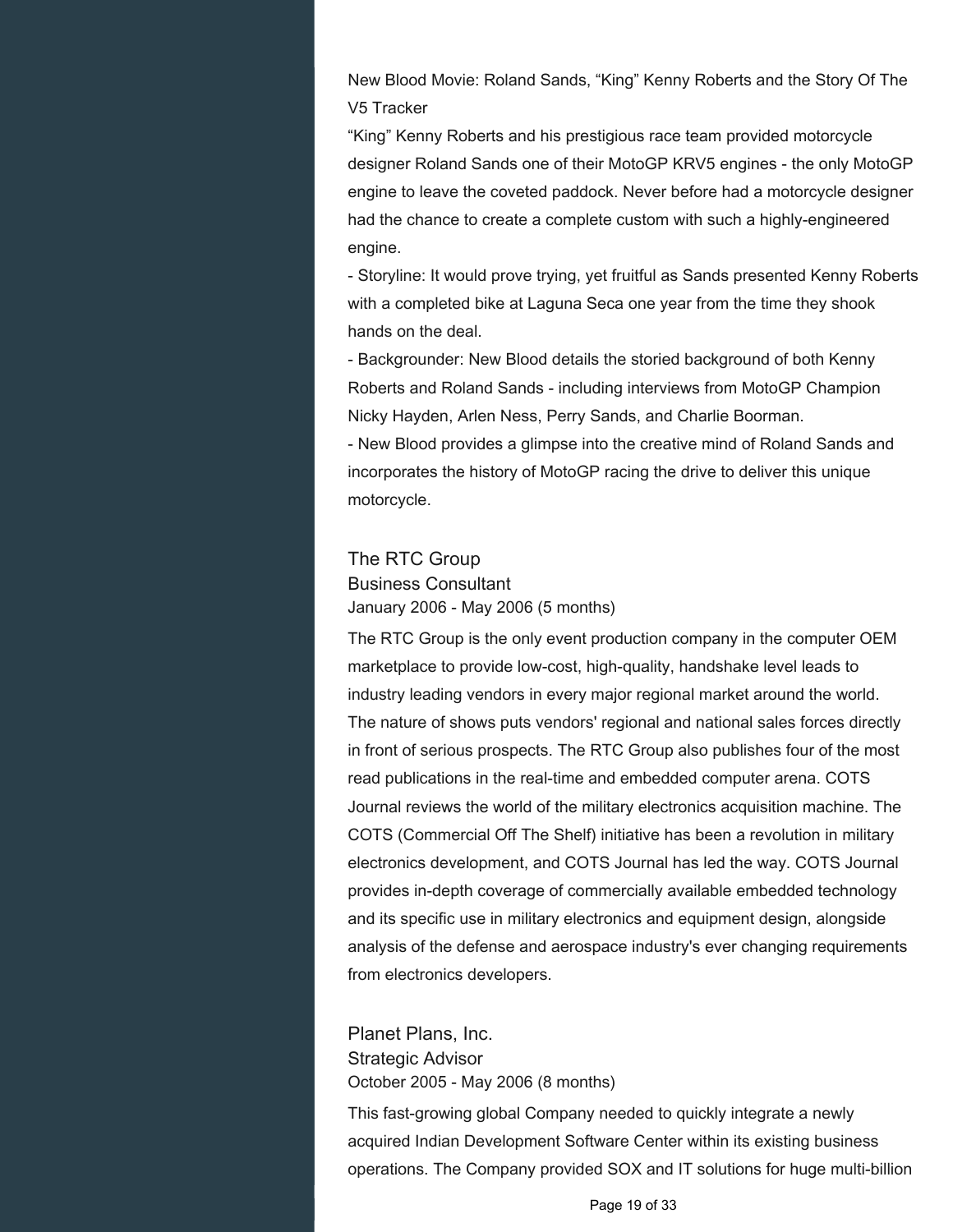enterprises around the world. Clients include IBM, The Walt Disney Company, Genentech, First American Mortgage, and Farmer's Insurance.

- Performing strategic analysis, implementation and alignment of global business plan.

- Provided practical advice and solutions to senior executives on how to solve risk and compliance issues with respect to the Sarbanes-Oxley Act of 2002, and Internal Controls for Section 404.

#### AMACOM Books

Author September 2002 - May 2006 (3 years 9 months) Roadmap To Entrepreneurial Success: Powerful Strategies for Building a High-Profit Business Publisher: AMACOM Books, American Management Association (ISBN: 0-8144-7190-0) Now Available On Kindle at Amazon.com

Key Testimonials:

Roadmap To Entrepreneurial Success promotes entrepreneurship and provides the necessary tools for both the new and experienced entrepreneur to stay on course and succeed.

- Mark Heesen, National Venture Capital Association

Roadmap To Entrepreneurial Success provides smart, practical and forward looking ideas for addressing the challenges faced by entrepreneurs. - Robert Hormats, Vice Chairman & Managing Director, Goldman Sachs & Company

Robert W. Price has successfully interwoven relevant business history, strategy, and tactics using a very practical and thought provoking style. This is an entrepreneurial MBA between two covers. - Warren Packard, Draper Fisher Jurvetson

Written in an amiable style, the book also delivers concise reviews and examples of the entrepreneurial spirit in major companies such as IBM, Microsoft, and Wal-Mart. The author blends it all into a worthy discussion of how-to's for entrepreneurs just starting out.

- Harvard Business School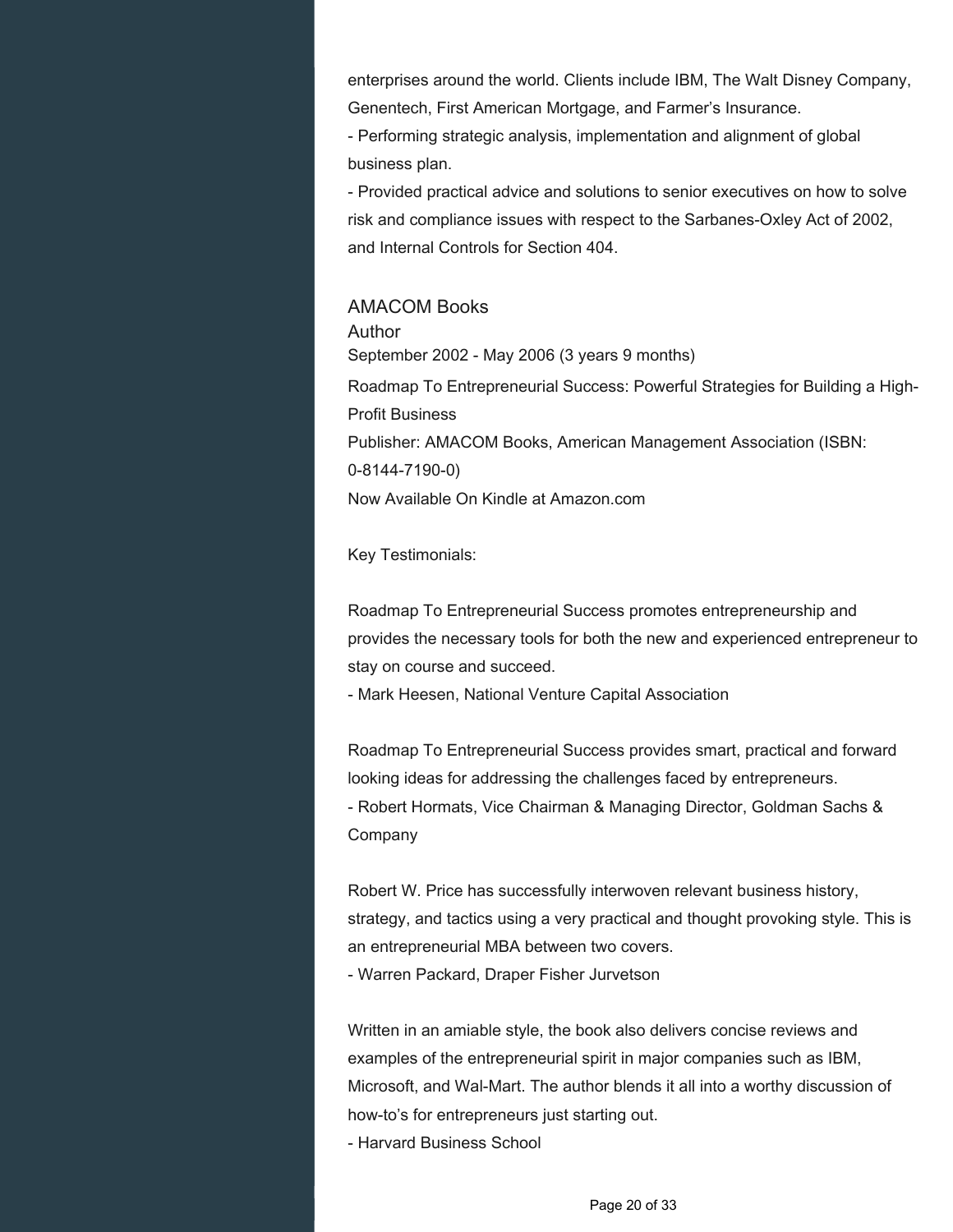Roadmap To Entrepreneurial Success is a good checklist of checklists and advice for entrepreneurs.

- Alfred R. Berkeley, III, Former President and Vice Chairman of The NASDAQ Stock Market, Inc.

It is a must read for anyone venturing out on their own and a valuable refresher for those already there.

- Diane C. Swonk, Former Director of Economics, Chief Economist, Bank One Corp.

As a venture capitalist, I listen to hundreds of pitches each year from entrepreneurs seeking advice or capital. Virtually all of them would be better prepared by following Robert's Roadmap.

- Ken Deemer, Co-Founder, Tech Coast Angels

## Frost & Sullivan Executive Summit Advisory Board July 2003 - April 2006 (2 years 10 months)

Frost & Sullivan invited Robert to be a member of their Executive Summit Advisory Board. Frost & Sullivan is a global leader in strategic growth consulting and produces business events around the world. Robert was featured as a Thought Leader and panelist at their a premiere industry events.

- Medical Devices 2004: 9th Annual Executive Summit Featured Thought Leader: "Portable and Wireless Device Outlook," Sponsored by Frost & Sullivan, San Francisco, March 2004.

- Medical Devices 2004: 9th Annual Executive Summit Panelist: "Sourcing Vendors for New Product Development," Sponsored by Frost & Sullivan, San Francisco, March 2004.

- Healthcare/LifeSciences: Opportunities 2003 Featured Thought Leader: "Creating Value in Spin-Offs," Sponsored by Frost & Sullivan, San Diego, November 2003.

- Healthcare/LifeSciences Opportunities 2003 Panelist: "Managing Successful Outsourcing Relationships," Sponsored by Frost & Sullivan, San Diego, November 2003.

## DPAC Airborne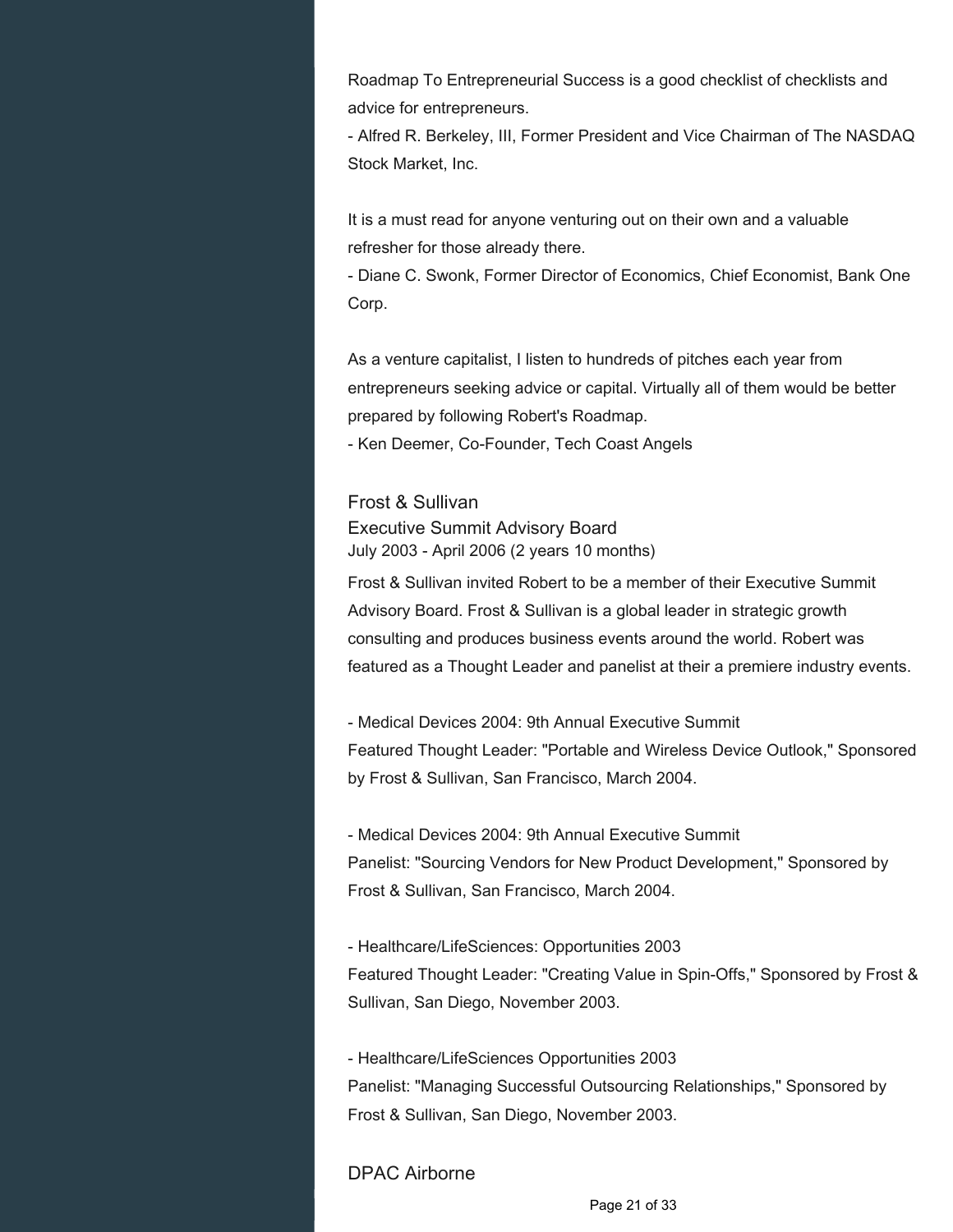#### Business Consultant

January 2004 - November 2005 (1 year 11 months)

DPAC Technologies' products and packaged subsystems were used by major OEMs in the transportation, homeland security, medical diagnostics and a wide variety of other markets to enable remote data collection and control. DPAC Technologies became the first company to develop and build 802.11 integration modules and connectivity products for machine-to-machine communication applications.

DPAC's Airborne and AirborneDirect wireless products were used by major OEMs in the transportation, instrumentation and industrial control, homeland security, medical diagnostics and logistics markets to provide remote data collection and control.

The Airborne and AirborneDirect products offered OEMs a reliable solution for applications that required industrial-grade performance with a quick timeto-market. In addition to delivering 802.11 connectivity and interoperability in the only compact module designed to operate across the full industrial temperature spectrum, the products delivered advanced security and other important features like low power modes, a built-in web server and a 5-year warranty.

#### DPAC Technologies

Business Consultant

February 2003 - November 2005 (2 years 10 months)

Company was experienced at providing a high-yield, quick-turn stacking service in the microelectronics industry with good customer service and retention. Business sector was in Industrial, Defense, Aerospace (IDA). Primarily, these products are sold to military subcontractors, commercial OEMs in the aerospace, military equipment, and customers in other verticals that require high reliability, high density and high performance.

The responsibilities included leading a team of 12 executives and 85 employees, through a complete re-organization of the supply chain, incorporating lean manufacturing techniques, scaling the local production management in Southern California, reviewing new global logistical contracts, and scripting new quality assurance programs. This transformation was about quickly creating and implementing new ways of thinking, and organizing the entire Company's IDA operations under the new mandates of the Global War on Terrorism. Under President Bush, the U.S. Department of Defense was overhauling the U.S. military and defense establishment to enable it to counter 21st century threats most effectively.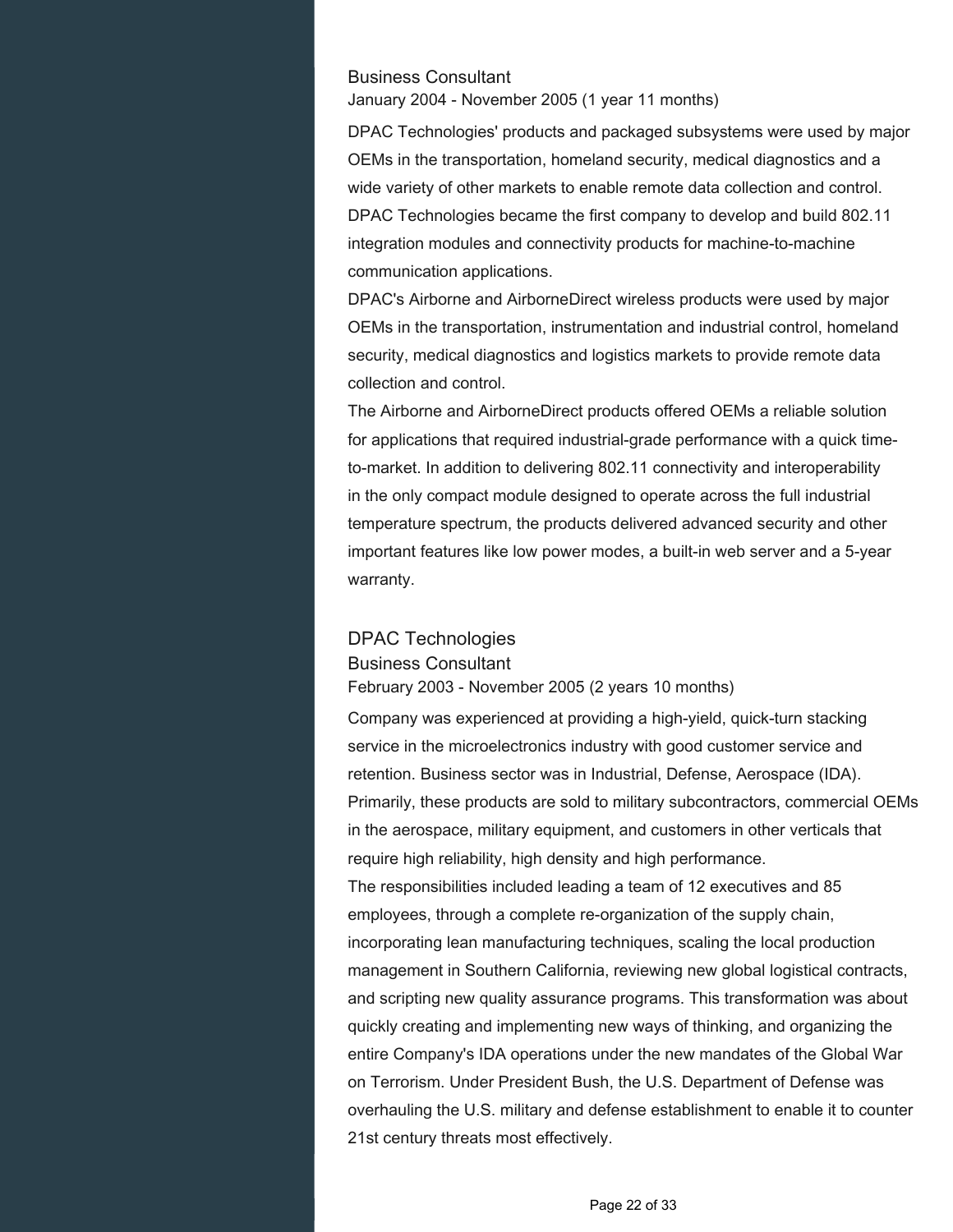The main product under the Company's re-organization was supplying a multi-million account with Northrop Grumman. The Company's product's included 2x leaded Catalyst Flash ceramic stack for the Apache's Longbow Hellfire AGM-114L Missile. A Joint Venture of Lockheed Martin and Northrop Grumman manufacture the Longbow system comprised of a fire control radar, fire-and-forget Hellfire missile, and M299 launcher. The Longbow Hellfire weapon system provided the Apache attack helicopter with a precision fireand-forget, all-weather capability against multiple armored threats. The Company received \$15 million infusion of cash and stock, and later merged with another IDA electronics supplier.

#### Pepperdine University

Adjunct Professor & Guest Lecturer September 1994 - February 2005 (10 years 6 months)

While studying as an MBA student at Pepperdine University, and as a part of a class assignment, Robert created a business plan that outlined the world's first formal university-affiliated "Bootcamp" for entrepreneurs where working professionals earn a Certificate in 14-weeks instead of a business degree. So innovative was the idea that Pepperdine used his business plan to develop and launch their Entrepreneurial Management Program. Upon graduation Robert was hired by Pepperdine as a consultant, curricula developer, and later was hired as an instructor for this revolutionary non-degree Certificate Program.

- Curricula Co-Developer, and Guest lecturer

- George L. Graziadio School of Business Management MBA Programs and Entrepreneurial Management Program (EMP).

- Pepperdine University School of Law, Center for Entrepreneurship & Technology Law Guest Lecturer: Entrepreneurship, MBA Classes.

California State University, Fullerton Adjunct Professor July 2004 - January 2005 (7 months)

As an associate professor, Robert was invited to develop and teach innovative entrepreneurships classes at California State University Fullerton and their Small Business Institute.

- CSUF's Small Business Institute has won over 40 awards for outstanding student consulting to small business owners.

- It won the 1996, 1998, 2001, 2004, 2005, and 2008 National Graduate Case of the Year Award from the Small Business Institute Director's Association.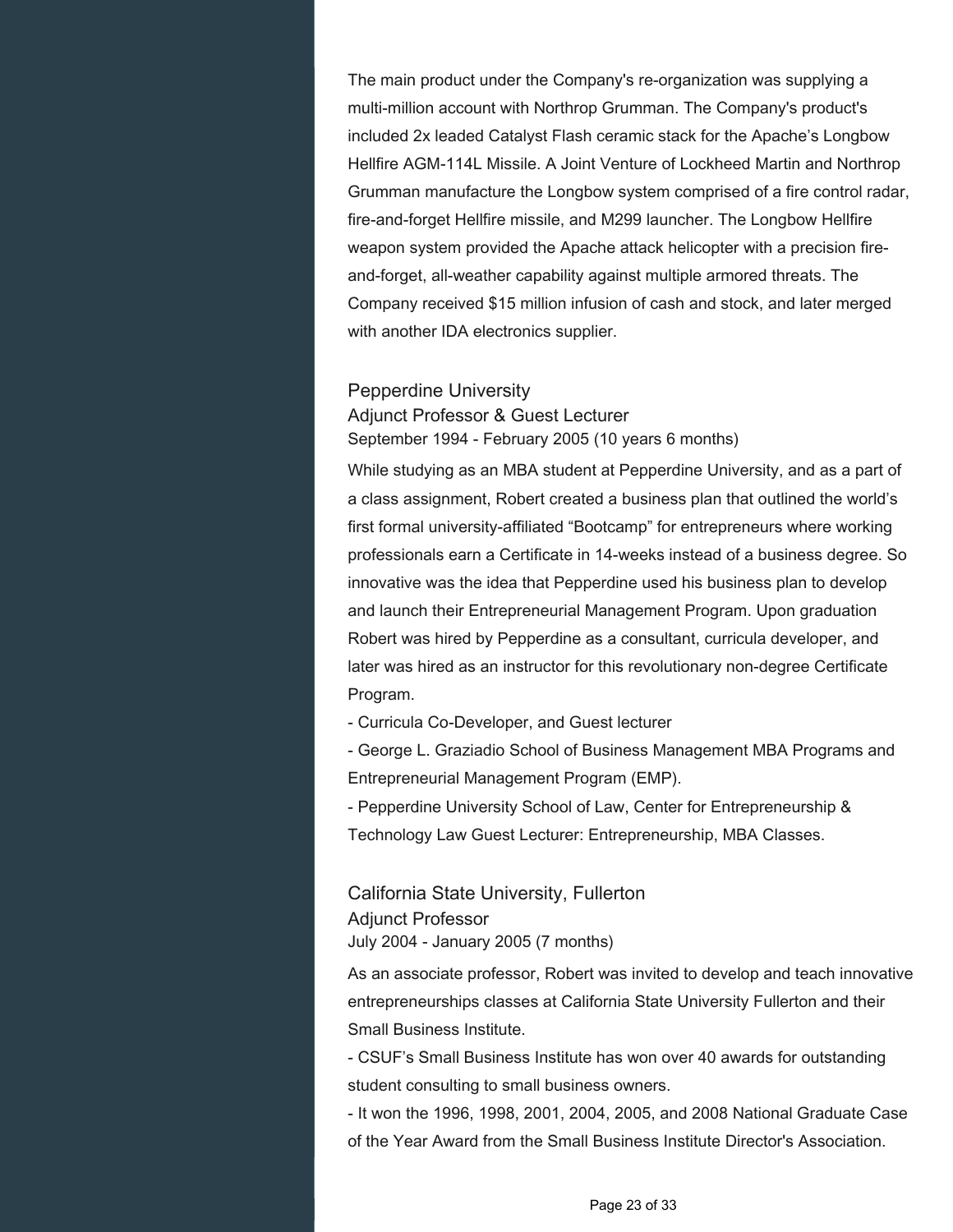Siemens Enterprise Communications Business Consultant April 2004 - September 2004 (6 months)

Siemens Information & Communications Mobile (ICM) Assignment was technology transfer and technology management from their "cold storage" of ideas. System and Method for Providing Proximity Based Services using automatic search, discovery and match-making applications and processes. This invention has industrial applicability in the wireless electronic communications invention industry and in the telecommunications industry. It also has industrial applicability to the advertising and marketing industries, both of which are increasingly making use of social networking and peer-to-peer mobile connections to stimulate commercial transactions. This technology has been referenced by five Google patents.

## Asia Pacific - USA Chamber of Commerce Strategic Advisor November 2003 - May 2004 (7 months)

Asia Pacific - USA Chamber of Commerce (APUCC) is a non-profit organization established to promote free trade and economic development between the United States and China. The organization facilitates multinational networking that helps their members successfully understand and compete in the US-China marketplace through high quality conferences, trade missions and other member services. Based in Los Angeles, California APUCC assists American executives by providing business services that include quarterly trade missions, workshops, executive briefings, and cultural exchanges.

To accomplish their mission, they conduct the following business activities:

- Gateway to China Trade Missions
- Special Events (Annual Conference i.e. China Global Conference)
- Executive Business Briefings
- Educational Programs
- Delegations & Networking Events
- China Information Center
- Qualified Partner Search (QPS)

Tech Coast Angels

Business Consultant

November 1997 - December 2001 (4 years 2 months)

The largest formal angel network in the United States. The Tech Coast Angels (TCA) network is the number one source of startup funding for entrepreneurs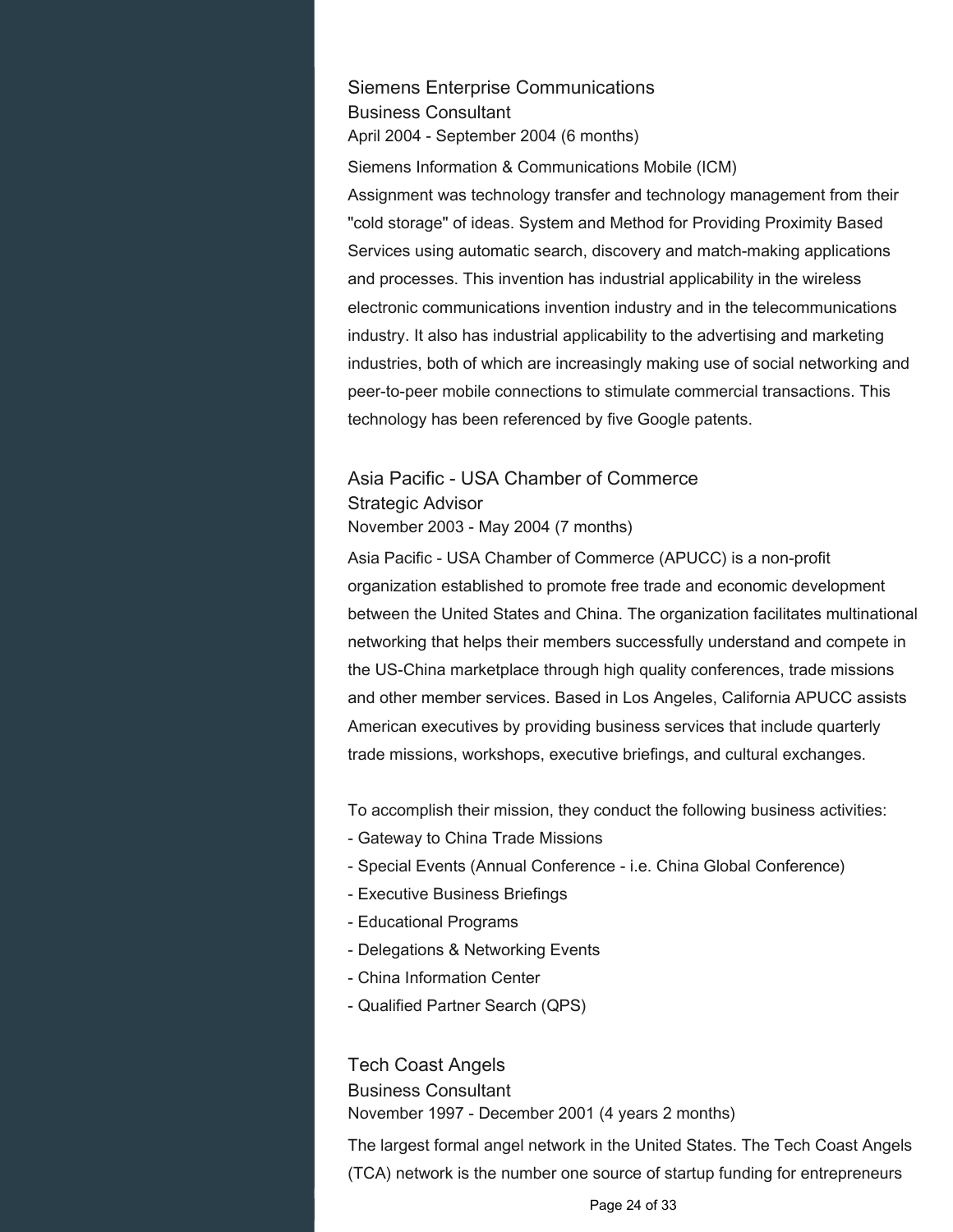in Southern California. TCA members have invested over \$100 million in over 155 companies and have helped attract over \$1 billion of additional capital. - TCA members invest in companies in a wide range of industries, including the life sciences, biotech, IT, services, retail, Internet, financial, software,

media, consumer products and tech startups.

- TCA members provide entrepreneurs more than just capital. Members provide counsel, mentoring and access to an extensive network of potential investors, customers, strategic partners and management talent.

- TCA has more than 250 members, including its venture capital affiliates, in five networks in from Santa Barbara to San Diego, including Los Angeles, Orange County, and the Inland Empire.

## McGraw-Hill Higher Education Business Consultant January 1997 - August 2001 (4 years 8 months)

McGraw-Hill's Higher Education division is the world's largest publisher of graduate level textbooks and publications. Working with McGraw-Hill created the world's first online series of textbooks and educational materials called PowerWeb.

- A password-protected Web site that offers professors a turnkey solution for adding the Internet to a course.

- With over more than 125,00 subscribers, the PowerWeb site provides students with current articles from Annual Editions, curriculum-based materials, weekly updates with assessment, informative and timely world news, refereed Web links, research tools, student study tools, interactive exercises, and much more.

- PowerWeb was chosen to receive The McGraw-Hill Companies Corporate Achievement Award in Innovation from Terry McGraw, Chairman, Vice President, and CEO. This is one of the highest honors within the corporation.

## DeVry University Adjunct Professor June 1996 - May 2001 (5 years)

DeVry-Keller Graduate School of Management

- Faculty Member for Masters Business Administration (MBA) programs.
- New Product Management
- Business Planning Seminar
- International Business Strategy
- International Financial Management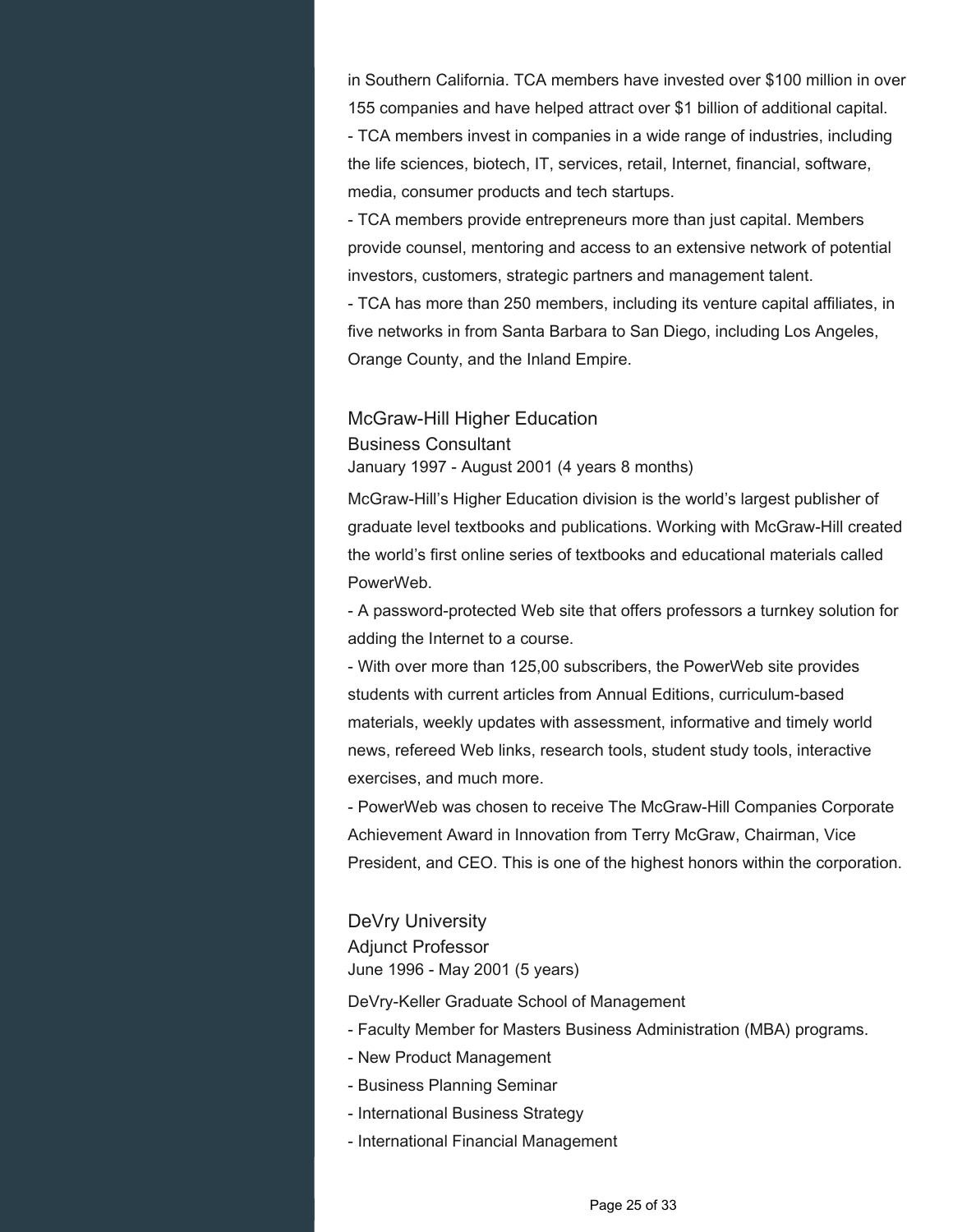Pictage, Inc. Strategic Advisor June 1999 - December 1999 (7 months)

Pictage is the nation's leading provider of online wedding photography solutions to professional wedding and portrait photographers. Originally an entrant at the UCLA Knapp Business Plan Contest. The company grew from an idea at UCLA to a profitable company with over \$40 million in revenue in ten years. In 2006 Pictage sold a majority stake to global private equity firm Apax Partners for \$29 million resulting in an average cash return for Pictage investors of 3X. Apax Partners, an original investor in Apple Computer and America Online (AOL) is one of the world's leading private equity investment groups. After the Apax transaction revenue doubled over the next three years. The company currently serves over 12,000 of the world's best professional wedding photographers.

ITT Technical Institute Adjunct Professor June 1996 - September 1999 (3 years 4 months) Lead Instructor, Curricula Advisor Committee Board Member: The Industrial Design Program, CAD/CAM Program, and Bachelor's Program. Lead instructor: - Industrial Design and New Product Development

- New Product Design and Development
- Engineering and Cost Analysis
- Ergonomics and Human Factors Engineering

#### Smart Online

Strategic Advisor April 1997 - August 1998 (1 year 5 months)

Smart Online, Inc. the first Software-as-a- Service (SaaS) for entrepreneurs and emerging growth companies.

- The Company successfully completed their initial public offering (IPO) in 2005, achieved a marketing capitalization of \$150 million, and was listed on the NASDAQ stock market in April 2006.

- The Company's solutions were sold to more than 4 million customers through private label syndication on Fortune 2000 corporate Web sites, including JPMorgan Chase, Union Bank of California, BusinessWeek, Fast Company, and Inc. magazines, and through OEM distribution deals with Dell and Gateway Computers.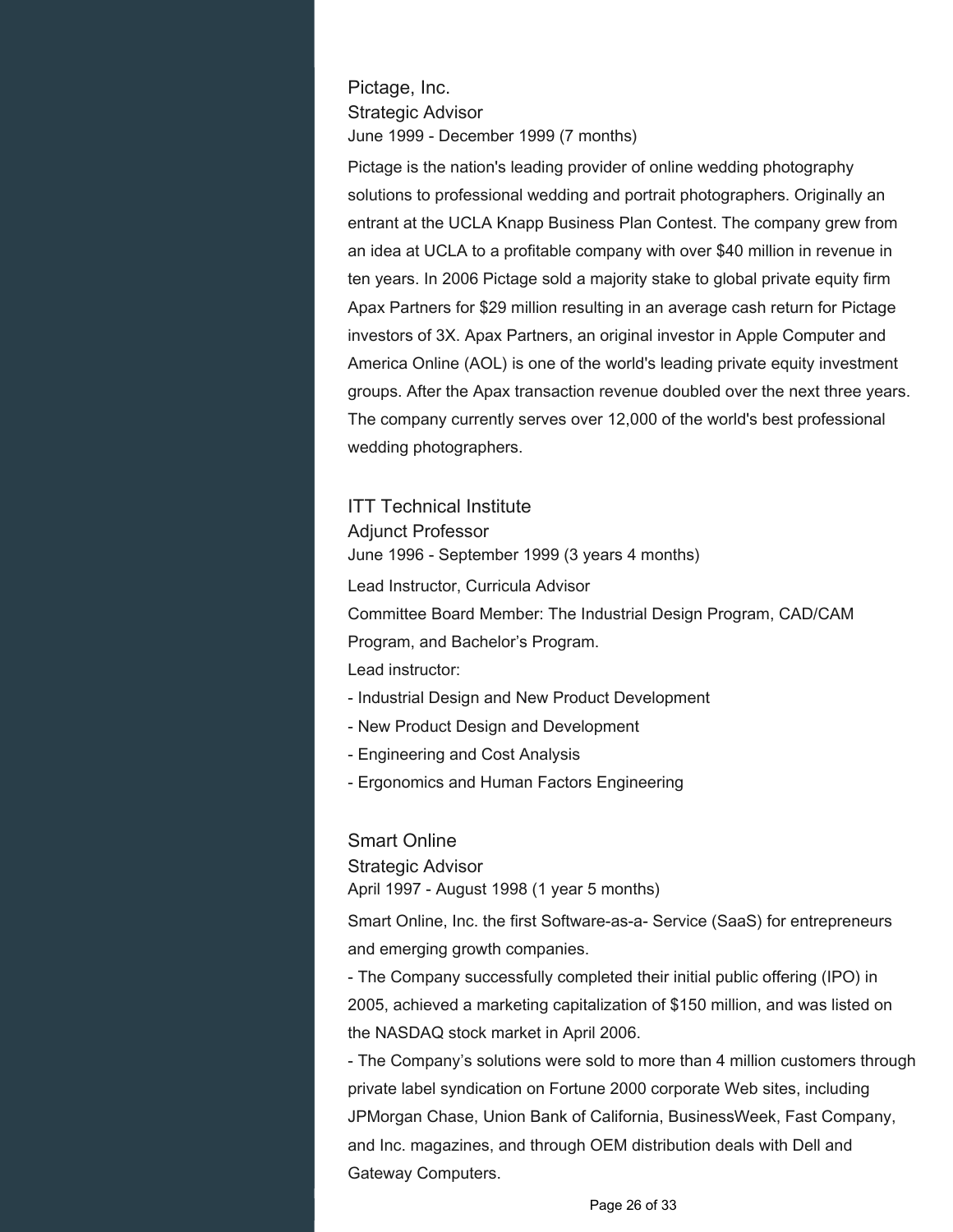- Investors include Compaq, IBM, and Apollo Management, and various angels.

Bolton Insurance Business Consultant June 1997 - December 1997 (7 months)

Bolton Company is well known for its leading-edge insurance products. - Assignment was to develop key strategies for the new online financial service called InsurePoint, an innovative joint Internet venture with Atlantic Mutual Insurance Companies.

- This project became part of the Permanent Research Collection on Information Technology at the Smithsonian's National Museum of American History, as one of the most significant technology advances in the insurance arena.

- In their selection of the top 100 e-business sites on the Net, InfoWorld Magazine recognized InsurePoint as one of the top ten. InsurePoint was named Risk Insurance magazine's Top of the Line choice for best new risk management products and services in 1997.

- In addition, Insurance Technology magazine identified InsurePoint as one of the Most Innovative Insurance Websites of 1998.

Society of Automotive Engineers (SAE) Business Consultant January 1996 - June 1997 (1 year 6 months)

Invited by the Society of Automotive Engineers (SAE) to present his paper entitled, "Measuring Consumer Response to Environmental Pricing in the Automotive Industry."

- Featured at the Chrysler Innovation Center in Detroit, Michigan, Society of Automotive Engineers, International Congress and Exposition - Paper attempts to help new product managers understand, measure, and control key environmental issues; in product design, new product development, and total life cycle management. The intent of this paper is to help answer this challenging question: How can new product managers establish and evaluate profitable environmental pricing points throughout their product's total life cycle.

- Paper about consumer pricing and recycling for the global automotive industry later won an industry award for most innovative paper presented.

Rockwell Scientific Business Consultant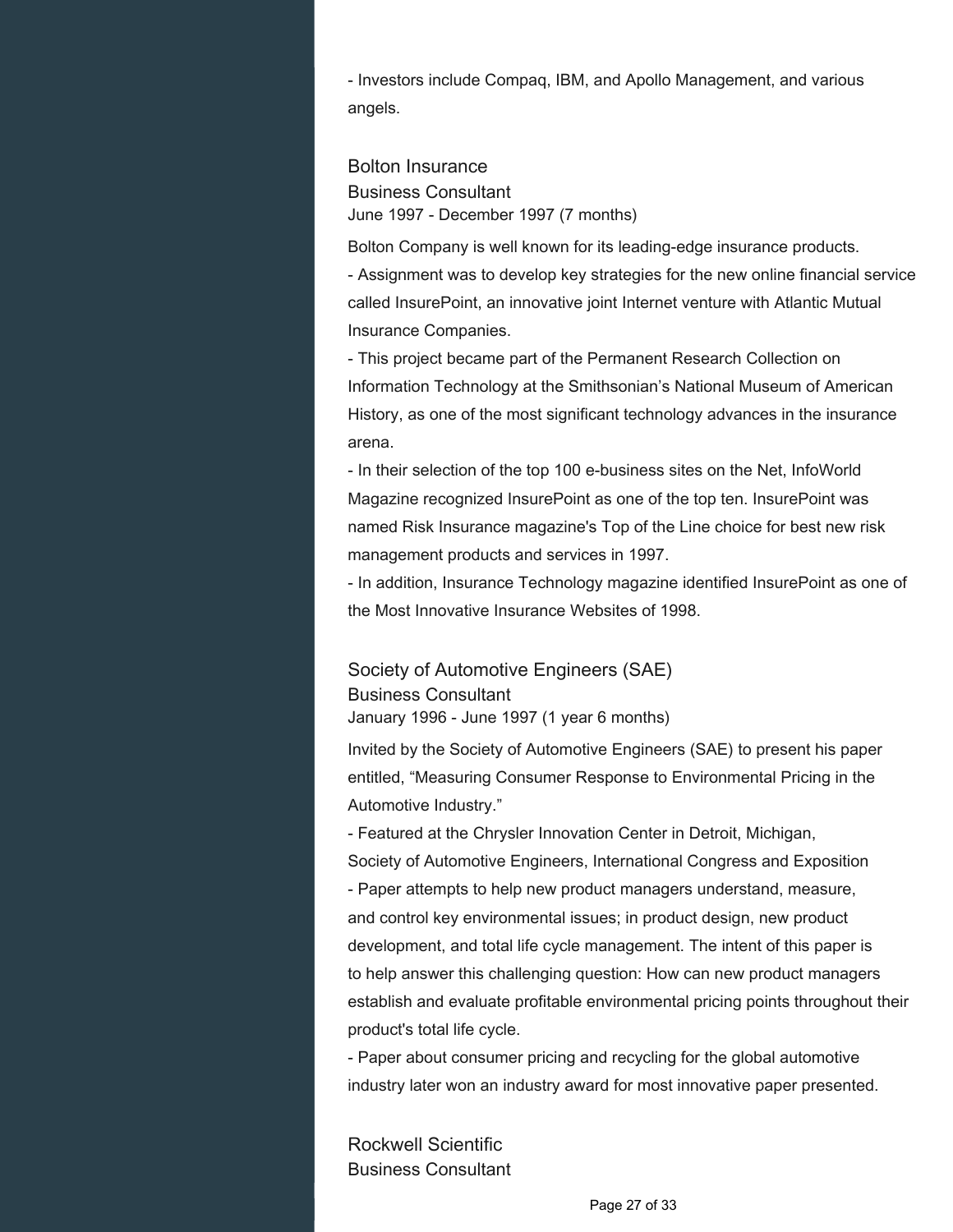September 1995 - October 1996 (1 year 2 months)

Rockwell International was one of the largest military/defense suppliers to the United States. Consulting assignment for technology transfer and commercialization of technologies that were originally created for military applications.

- Utilizing plasma-arc technology that used for destroying nuclear-biologicalchemical (NBC) warheads left over from the collapse of the Soviet Union, Robert created the world's first "medical waste appliance" for destroying medical waste found in hospitals and medical clinics.

- For his work he was honored by the Appliance Manufacturer Magazine, and the Association of Home Appliance Manufacturers.

Cerritos College Program Instructor May 1995 - September 1996 (1 year 5 months) Composites Training Center (CTC) Advanced Composite Materials (ACM) Program - Strategic Planning - New Product Development

The Cerritos College Composites Technology Center in Norwalk, California is well prepared to serve the needs of those who are new to the composites industry as well as the experienced professionals. Sponsored by The Navy Center of Excellence for Composites Manufacturing Technology, the Center provides a national resource for the development of expertise and dissemination of information on composites manufacturing technology through composite-related course work and 20 annual technical seminars open to industry. Utilizing true factory "manufacturing cells" to demonstrate the various composite technologies and by assisting industry in its first steps into the use of composites through a "test bed" operation, the CTC seeks to lower the initial risks of adopting a new technology.

Roush Racing Strategic Advisor August 1995 - March 1996 (8 months)

Jack Roush is one of the most successful entrepreneurs in the world of motorsports today. Working as a key strategic partner with Ford Motorsports, Roush is the owner of one of the most successful NASCAR teams with more championships than any other race teams.

- Long-time Roush driver Mark Martin entered his 19th season in 2006 as a true legend with the sport.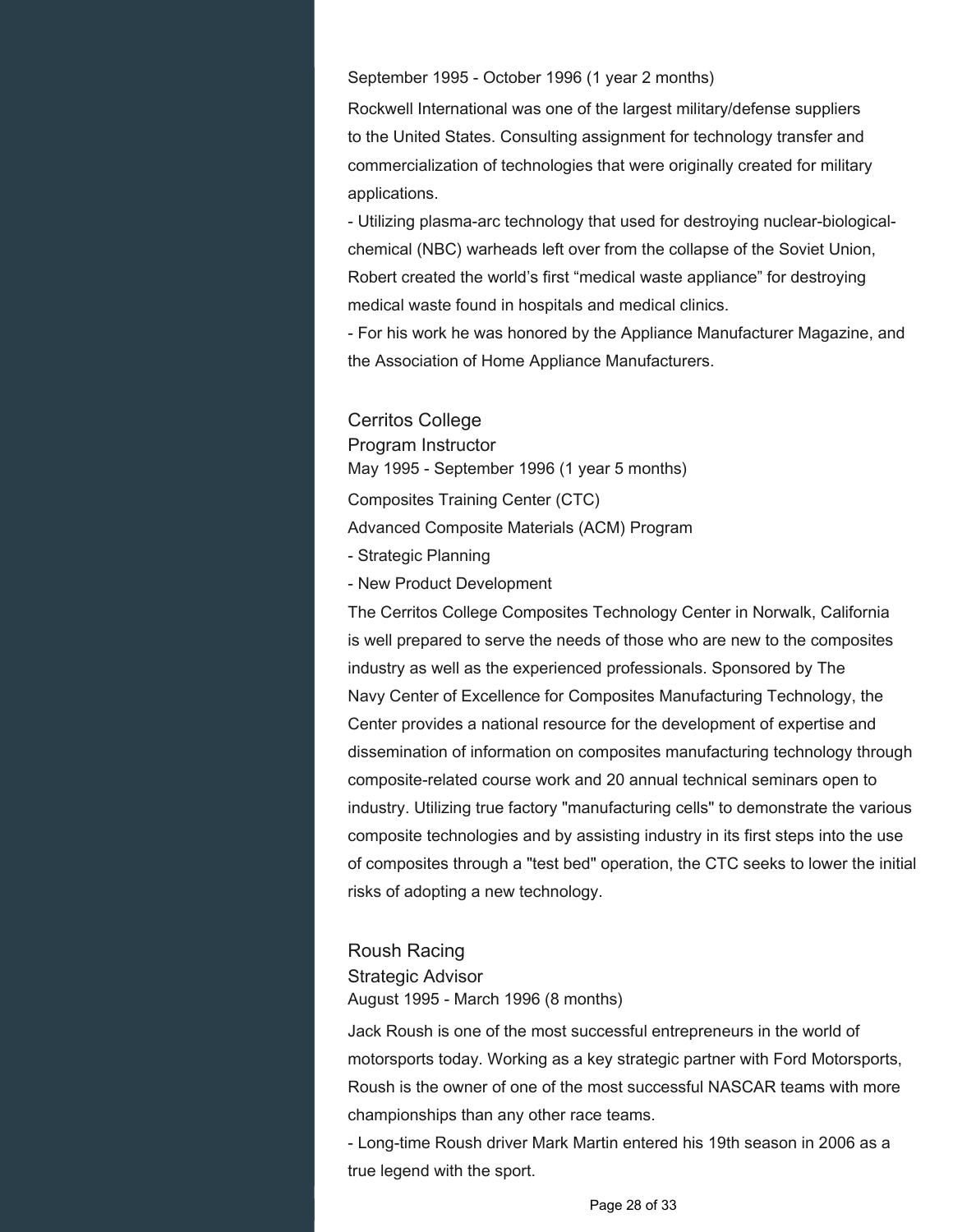- Roush Racing Performance utilized advanced composite materials and know-how resources from military and aerospace industries to create new products.

- The Company created innovative accessories and helped Ford launch customized versions of the Mustang sedan and the F150 pickup truck.

- The Ford F150 became the most popular motor vehicle in the U.S.

National Technology Transfer Center (NTTC) Strategic Advisor

January 1994 - September 1995 (1 year 9 months)

The National Technology Transfer Center (NTTC) was established by Congress in 1989, NTTC offers technology assessment services and develops lasting partnerships among industry, academia and government agencies.

- Prepared the first online strategy and business strategy for NASA technology transfer Web site.

- Originally worked in Mosaic software applications, which later became known as Netscape.

- The NTTC provides access to federal technology information, technology and market assessment services, technology marketing and assistance in finding strategic partners.

- The NTTC fosters relationships with federal clients, showcases technologies and facilitates partnerships between clients and U.S. industry.

- The NTTC serves an impressive array of federal agencies and private sector organizations, ranging from small companies to Fortune 500 enterprises.

- Several universities, through a partnership between the NTTC and the

Association of University Technology Managers, have been clients as well.

Sunshine Makers Inc./Simple Green New Product Consultant June 1989 - September 1994 (5 years 4 months)

Creators of Simple Green Cleaners

- Assignment was developing and launching new line of industrial cleaners leveraging Simple Green product

- New products included: Simple Green d disinfectant, All-Purpose Wipes, and Safety Towels

Consultant to CEO & Chairman on creation of EGBAR foundation for social cause marketing. EGBAR is an acronym for Everything's Gonna Be All Right.

- The company contributes a percentage of its annual sales of Simple Green products to the EGBAR Foundation.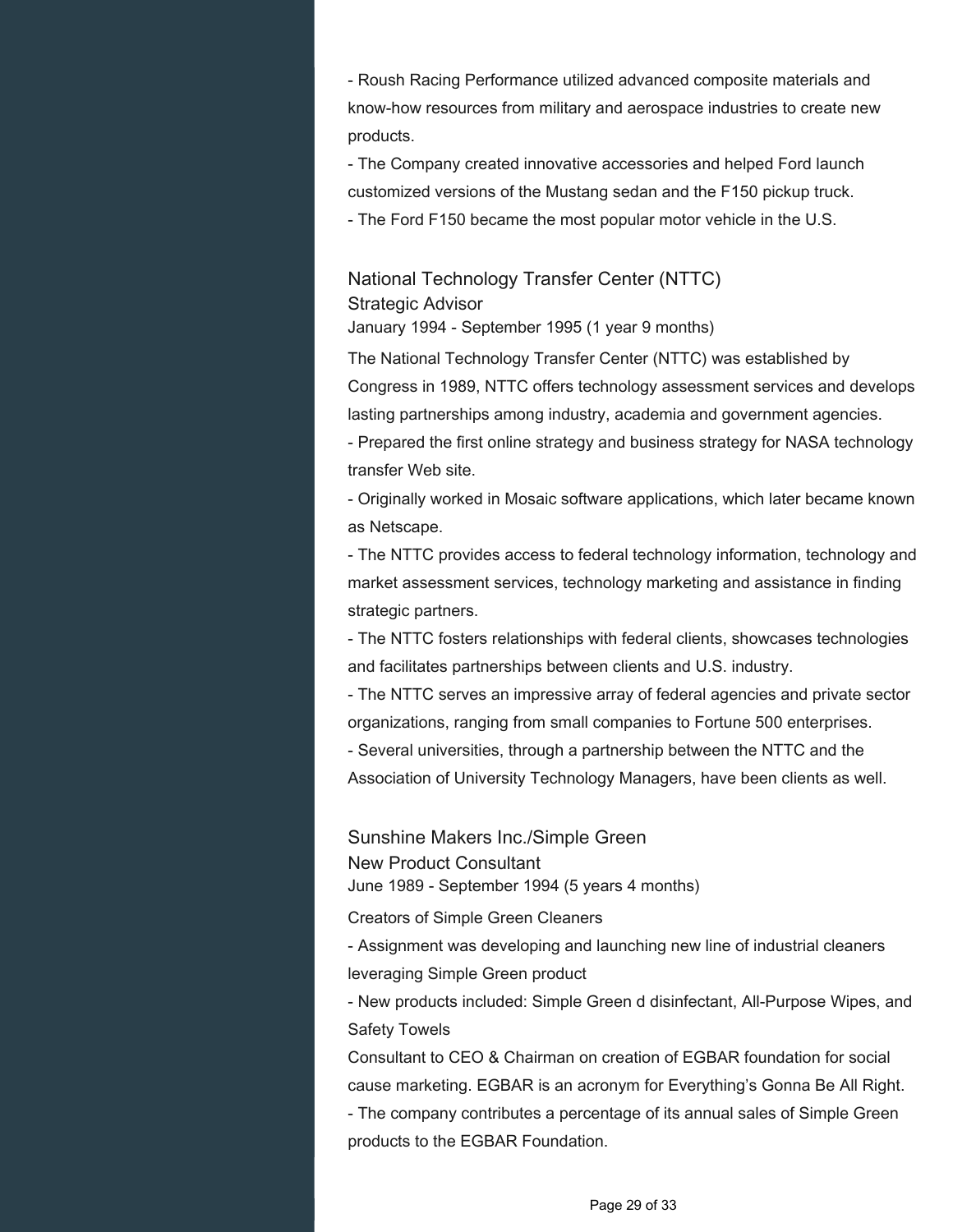- The Foundation's basic goals are to: educate children throughout the world about the importance of protecting the environment; create greater awareness of community environmental clean-up needs; challenge all segments of the community to be responsive to these needs; and raise funds to affect action on projects that address these needs.

24 Hour Fitness Business Consultant May 1986 - March 1994 (7 years 11 months)

Family Fitness Centers

Lead New Club Development Expansion and New Club Design

- Created the first preventative maintenance programs for fitness equipment to support growth strategies

- Integrated expansion plans with all major major brands of fitness equipment Nautilus, LifeCycle, Hammer Strength, Stairmaster, Cybex

- Led all purchasing, financing and leasing plans of fitness equipment

- Led all design and layout of new locations

In 1994 investment banking firm McCown DeLeeuw & Co. acquired Family Fitness Centers chain and the 24 Hour Fitness was born. 24 Hour Fitness has since grown to more than 385 clubs in 16 states and become the largest privately owned and operated fitness center chain in the United States and world. In 2004, 24 Hour Fitness became the first official fitness center sponsor of the 2004-2008 United States Olympic teams. Also in 2004, 24 Hour Fitness was ranked #1 in Club Industry's Top 100 list. 24 Hour Fitness also had a remarkable showing making the Forbes Top 500 Largest Private Company List in 2000, 2001, 2002 and 2005. In May 2005, 24 Hour Fitness entered into an equity partnership with the New York-based private equity firm Forstmann Little & Co. The \$1.6 billion acquisition affirmed 24 Hour Fitness' reputation as a leader in the fitness industry.

#### **NASA**

Business Consultant March 1984 - April 1986 (2 years 2 months)

New Product Consultant To NASA

- Studying bone loss in space exploration
- Designed new fitness equipment for zero-g environment.
- Developed "HIT" (high-intensity-training) protocols for fitness training in space
- Established specifications and outlined "dual-use" application of SBIR

research grants on Earth for prevention of bone density loss and osteoporosis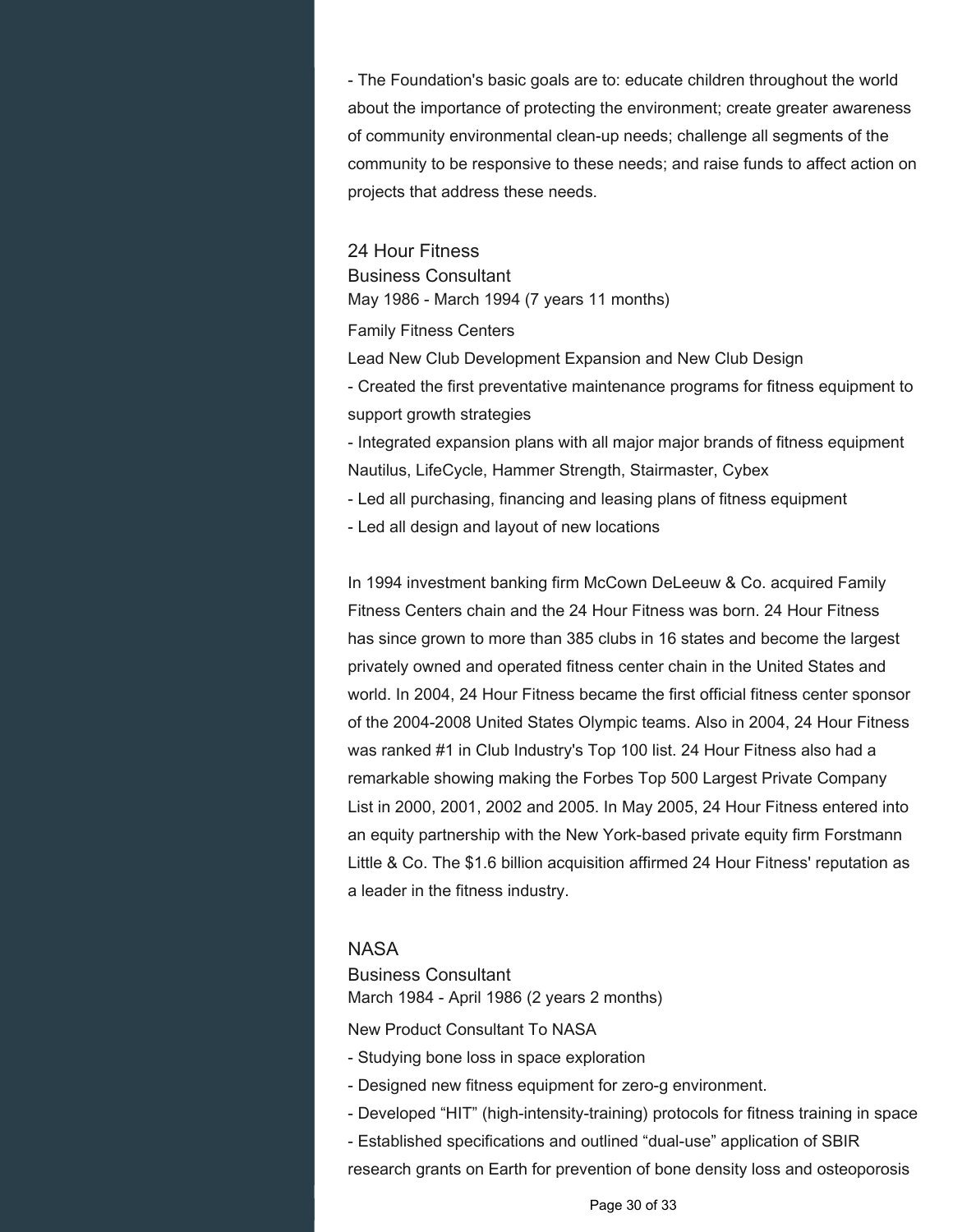- Fitness equipment was demonstrated in Smithsonian Air & Space Museum in 1994

Derbi, Nacional Motor S.A. Motocross Racer February 1983 - September 1985 (2 years 8 months) Professional Motocross Racer Nacional Motor S.A. (Derbi), based in Barcelona, Spain Now business unit of Piaggio, Italy

#### Italjet Moto

Competition Trials Rider January 1982 - September 1985 (3 years 9 months)

- Italjet Moto from Italy created a specialty trials motorcycle based on the world champion bike Bultaco Sherpa.

- Bernie Schreiber, USA world champion in trials, helped develop this classic motorcycle.

- Responsiblity included competing in nation-wide trials competitions
- Setting up dealer network
- Refining new products and new product ideas

#### Racing Specialties

#### **Entrepreneur**

March 1977 - September 1985 (8 years 7 months)

Designed and manufactured custom racing accessories and preparing motocross race bikes

- Established "Team RS" for Motocross and BMX
- Created tricked out parts in metal shop and sold them at the MX tracks
- Owned and tricked out numerous motocross bike
- Also sold racing gear equipment and supplies at MX tracks
- traveled throughout Europe to trade show for new products to bring to USA
- worked with Sinisalo MX gear from Finland
- worked with M Robert Gear from Italy

BZ Bodyboards, Inc. New Product Consultant January 1984 - April 1985 (1 year 4 months)

- Launching new product line and new brand
- The company was started in 1984 and has been going strong ever since.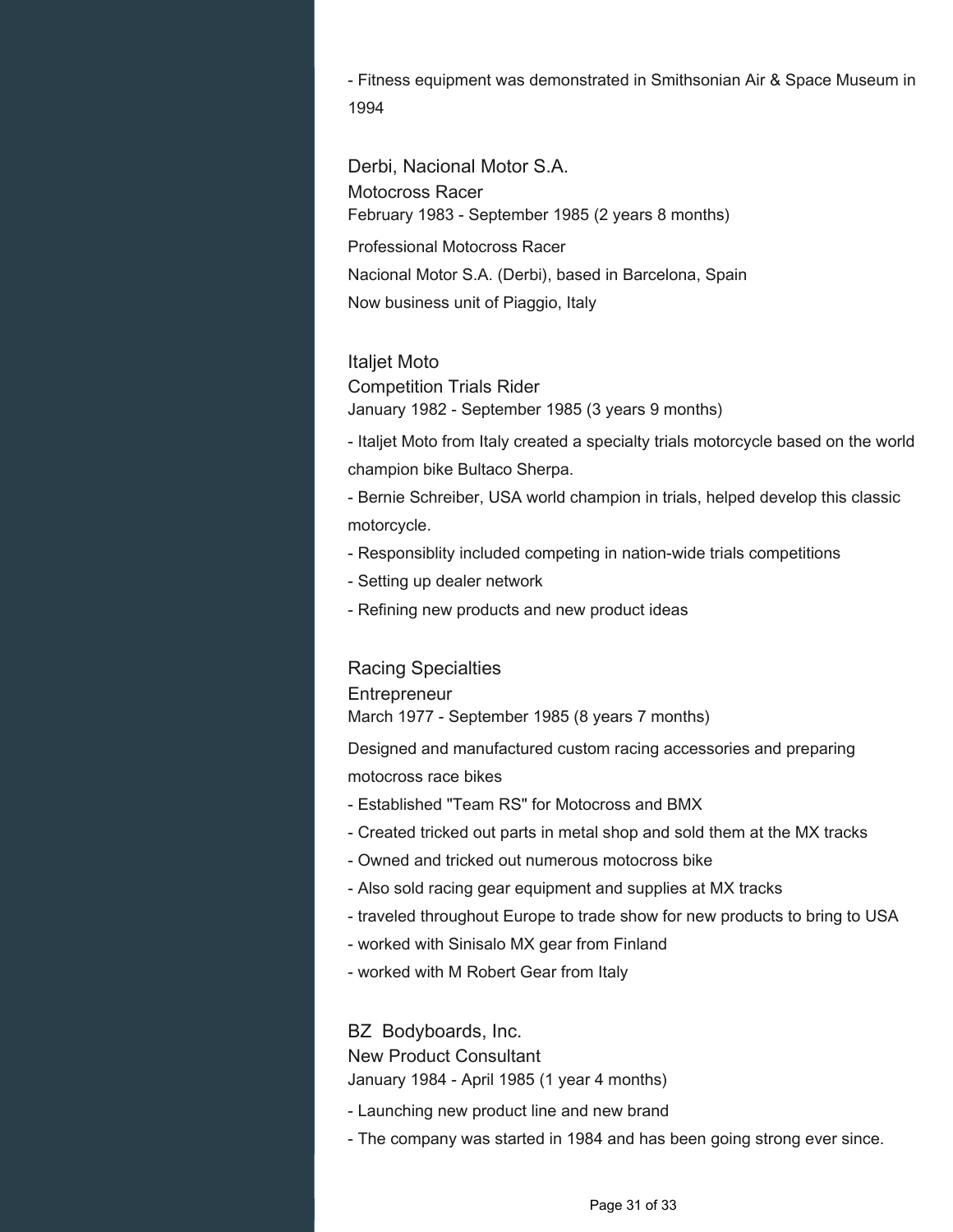- Today BZ Bodyboards is considered one of the most popular professional bodyboard brands in the world.

- Their boards are the most technical of their kind.

- The high-end BZ bodyboard is made out of polypropene and can range from \$150 to \$280.

- They sponsor top name riders all around the world, including World Champ Jeff Hubbard.

## Tunturi Fitness

Business Consultant

October 1978 - February 1985 (6 years 5 months)

Based in Turku, Finland Tunturi fitness equipment is now sold world-wide in more than 40 countries. Tunturi offers most advanced and motivating fitness equipment available. Tunturi is not only one of the globally best-known and leading fitness brands, it's actually the very origin of the fitness industry. Legendary Tunturi W1 ergometer was introduced in 1969, which led the way to the indoor fitness industry as we know it today. Ever since, Tunturi has been a pioneer in fitness solutions often with unique patented features for more effective, motivating and safe training.

- Lead Importer/distribution services in USA
- Launching name and new products in the United States
- Established service programs with leading fitness centers

# Independent Photographer

## Moto-Journalist

January 1975 - December 1984 (10 years)

Magazines included: Motocross Action, Moto-Cross, Solo-Moto. Capturing vintage motocross stars and the era of outdoor motocross racing. Photos of greats like: Roger DeCoster, Bob Hannah, Broc Glover, Donnie Hansen, Jim Gibson, Hakan Carlquist, Gerrit Wolsink, Chuck Sun, Marty Smith, Tony-D, Warren Reid, Jean Michel Bayle and many more. Followed motocross teams: Honda, Suzuki, Yamaha, Kawasaki.

Derbi, Nacional Motor S.A. Strategic Advisor July 1982 - September 1984 (2 years 3 months) Strategic and Business Consultant New Product Consultant Nacional Motor S.A. (Derbi), based in Barcelona, Spain